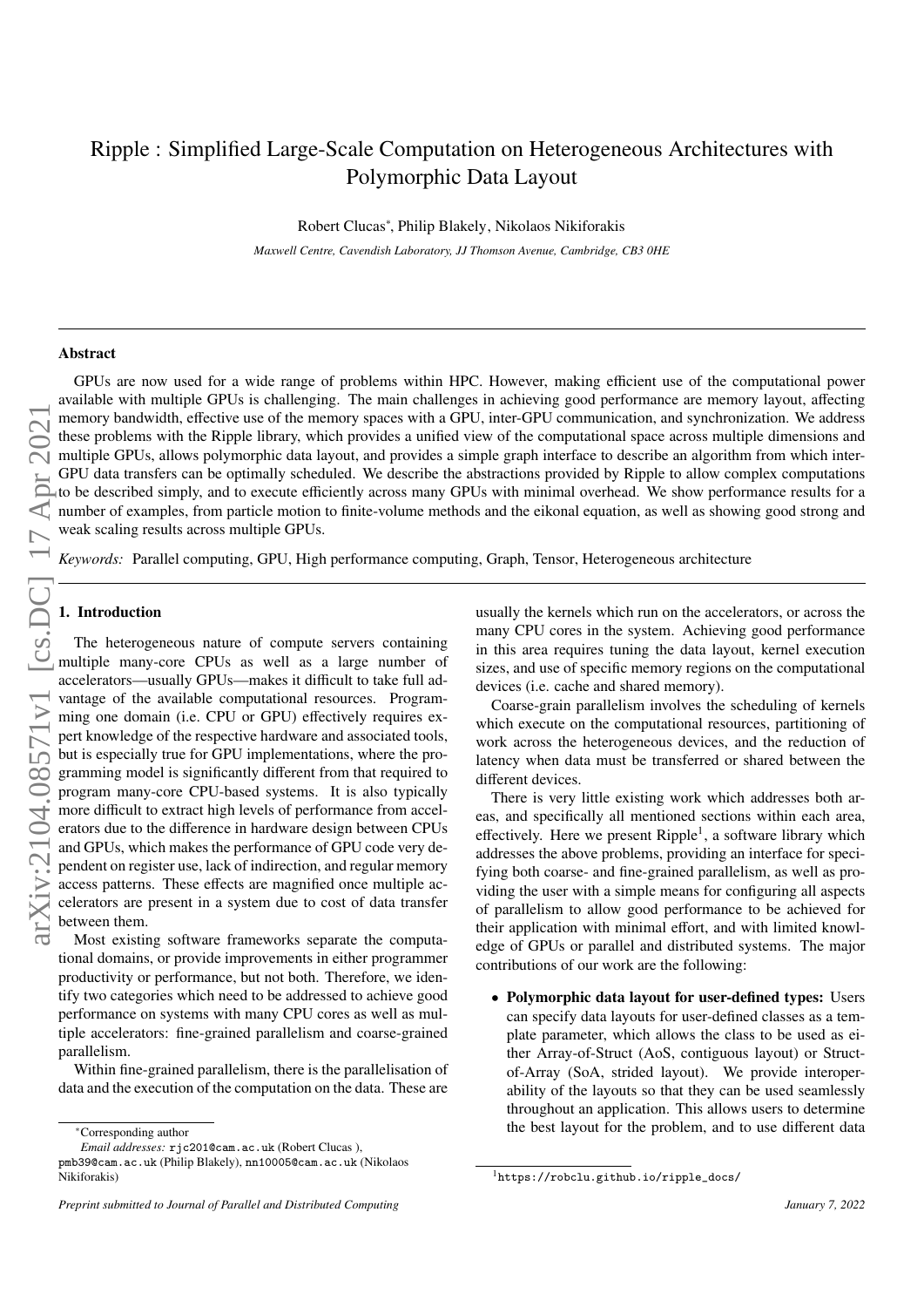layouts for each part of an application or execution domain.

- Specification of the memory space: The user can specify which memory space should be used for each block of the data involved in a computational kernel (for example, shared or global memory on the GPU). Achieving good performance on GPUs requires testing all memory spaces and data layouts for a problem, which is cumbersome for large applications. We allow the memory space to be specified (in a single line) at the point of computation, allowing the same data to be used in different memory spaces for different parts of an algorithm.
- N-dimensional tensor data type and iterators: We provide an N-dimensional tensor data type and an iterator interface over the space. This removes the need for errorprone manual memory allocation and index computations. Further, padding cells can be specified for the tensor, required for many stencil-type operations, and allow these can be filled from neighbouring tensors where necessary.
- Expressive graph model for the structure of a series of kernels: Kernels, and the implicit and explicit dependencies between them, can be specified at a high level as a Directed Acyclic Graph (DAG). The memory and computational dependencies can then be determined by the library allowing optimisation of kernel-scheduling to minimise the overall latency of the computation.
- Heterogeneous computation Kernel-execution can be specified in a graph for execution on the CPU or GPU, enabling heterogeneous computation and making it possible to fully utilise the available computational power of both domains in a system.

While our library allows general computation to execute on heterogeneous nodes, our focus is on computations performed on multi-dimensional tensor-like data partitioned across multiple GPU accelerators. We take this approach due to modern GPUs providing significantly more computational performance than CPUs, and their ability to process regularly laid-out data efficiently. Despite their much higher theoretical computational throughput, attaining this on the GPU is more difficult than for the CPU, so simplifying programmer effort for better utilisation of GPU accelerators has the largest overall benefit particularly for problems which require non-trivial data structures.

Ripple requires a compiler implementing the C++-17 standard and therefore supports Clang 9, 10, and 11, with CUDA [\[1\]](#page-17-0) versions 9.0 though 11.2, as the compiler for both host and device code, or CUDA versions  $>= 11$  with nvcc as the device compiler with GCC versions  $\geq 9.3.0$  or Clang versions  $\geq 9.0.0$ as the host compiler, since CUDA 11.0 provided the first nvcc compiler with C++-17 support for device code.

The remainder of the paper is structured as follows: In Section [2](#page-1-0) we review existing work. Section [3](#page-2-0) gives an overview of the abstractions in Ripple. These are described in more detail in

Section [4](#page-2-1) where we describe the n-dimensional tensor data type, polymorphic data layout functionality, a simplified method for accessing elements in polymorphic data types, and the iterator abstraction which allows efficient accessing of tensor data in kernels. At a higher level, Section [5](#page-4-0) outlines heterogeneous allocators in Ripple for improving the performance of workflows with dynamic memory requirements, the graph interface for computational workflow description, how constraints can be placed on kernel data access to specify data dependencies between kernels in a graph, and how to schedule work between the CPU and GPU computational domains. In Section [6](#page-10-0) we describe how work is scheduled on either CPU or GPU as appropriate. Then, in Section [7](#page-12-0) we provide benchmarks for the performance of the fine-grained aspects of our library, while Section [8](#page-14-0) shows the scaling performance of the library across multiple computational devices. In Section [9](#page-15-0) we discuss the main limitations of the library and directions of future work, and Section [10](#page-16-0) summarises the whole work.

# <span id="page-1-0"></span>2. Related Work

While most related work falls into either the fine- or coarsegrained categories, SYCL [\[2\]](#page-17-1) does provide features for both. The latest revision has support for kernels written in  $C++17$ , which can be executed on a number of backends, allowing a lot of flexibility for supported hardware. The framework also allows for kernels to be executed across multiple devices if available. However, a lot of the work has to be done manually by the user, such as the partitioning of data and transfer of data between execution devices. The main limitations of SYCL are a lack of support for CUDA devices as a backend, which likely results in less efficiency on CUDA supported devices as OpenCL does not provide all the features available in CUDA. Additionally, a number of the abstractions we provide to make programming simpler and more efficient in a multi-GPU context, such as polymorphic data layout, iterators, multidimensional tensors, and the graph interface which handles data transfer between devices, are not available in SYCL.

### *2.1. Fine-grained Parallelism*

There are a number of existing frameworks which allow code to be parallelised by the compiler following programmer directives. Examples are OpenMP [\[3\]](#page-17-2) and OpenACC [\[4\]](#page-17-3). They are simple to use, but are limited in the complexity of computation which they can parallelize effectively. OmpSs [\[5\]](#page-17-4) extends OpenMP to allow heterogeneous computation, but still requires a large amount of work from the programmer and does not provide cross-GPU functionality. These perform very well at parallelising simple loops, but are not able to handle more complex computations. A good overview of the benefits and limitations of these types of programming models is provided by Lee and Vetter [\[6\]](#page-17-5).

Kokkos [\[7\]](#page-17-6) is a more sophisticated solution which has seen significant use, particularly in scientific applications. It provides data-layout flexibility for simple data-types (not userdefined), and high-level constructs for offloading computation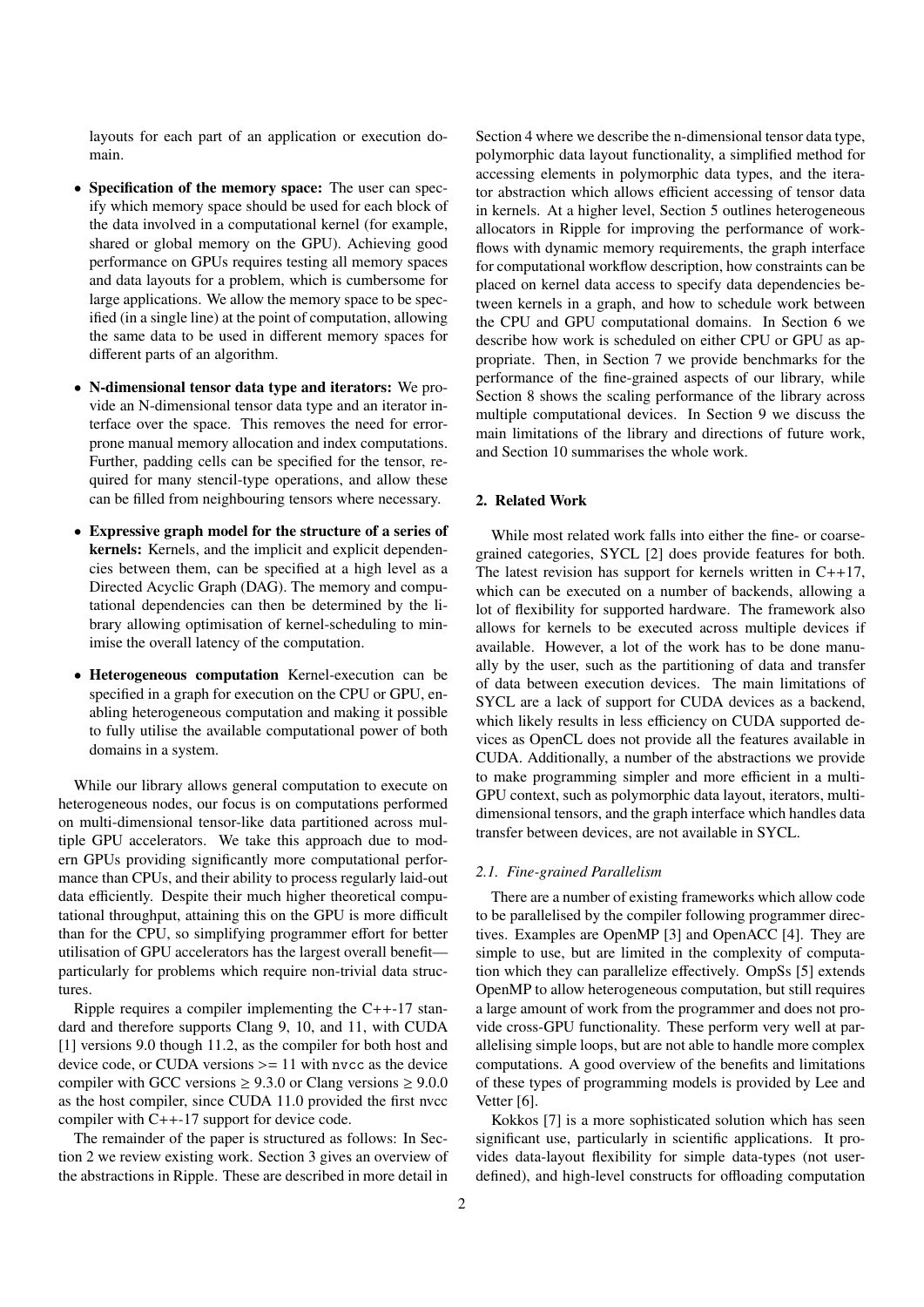to one of the supported many-core backends. While the functionality is vast, and performance is very good relative to raw CUDA, the interface is quite involved, particularly for custom data structures. The main limitation of Kokkos is that it requires the programmer to manage inter-GPU communication and data transfer explicitly with another library, such as MPI, thus requiring a good knowledge of the underlying hardware and its API. Additionally, it does not provide an interface for shared memory use on the GPU or polymorphic data layout, which can both provide significant performance improvements for some applications, as we show later.

### *2.2. Coarse-grained Parallelism*

Task based programming models have recently become popular due to their ability to specify complex computational workflows at a high level, and have them run efficiently in parallel. These are particularly suited to CPUs due to the dynamic and irregular nature of the tasks in the computational flow. Early works are StarPU [\[8\]](#page-17-7), which provides a scheduling environment for tasks to run on heterogeneous architectures, exhibit-ing good performance. HPX [\[9\]](#page-17-8) is similar, but is  $C++$  standard conforming and allows task-based work to be executed on larger-scale heterogeneous architectures. It provides similar functionality to our graph interface for specifying a computational flow, but does not provide fine-grained data-space abstractions or polymorphic data-layout, which reduce development complexity and improve performance. A more recent work is Cpp-Taskflow v2 [\[10\]](#page-17-9), which has seen significant use of late. The second version extends the original implementation to allow tasks to be executed heterogeneously on both the CPU and GPU, but does not provide any GPU based abstractions for data spaces or data transfer between GPUs.

While all of these works provide good abstractions for taskbased parallelism, they offer limited support for the fine-grained parallelism which is required to take advantage of the throughput provided by GPU accelerators.

Once multiple accelerators are present in a system, most applications require data-transfer between the accelerators which contributes significantly to the overall computation time due to the bandwidth and latency of the memory system, resulting in under-utilization of the accelerators as they wait for data to process.

Work addressing these issues includes CuMAS [\[11\]](#page-17-10), which looks at reducing the latency of data-transfer with respect to GPUs, but for the multi-application space, rather than within a single specific application. Bastem *et al.* [\[12\]](#page-17-11) provide a framework for overlapping data transfers and compute on the GPU, however, the overall use is limited by the requirement for kernels to be written using OpenACC, which they show to produce sub-optimal performance compared to CUDA. Lastly, Daino [\[13\]](#page-17-12) is a framework for hiding memory-transfer latency, but specifically for Adaptive Mesh Refinement, which limits its scope.

#### <span id="page-2-0"></span>3. Abstractions

Modern computational environments contain multiple nodes which communicate via an interconnect. Ideally the system architecture would be abstracted by the programming interface, but this is challenging, especially when the data transfers create dependencies between operations on different devices in the system. Thus there is a separation into coarse- and fine-grained parallelism, for which we provide a number of abstractions to allow the programmer to maximise performance in both areas.

The data abstractions we provide are tensors, polymorphic data layout, accessors, and allocators, which target fine-grained parallelism, while the execution abstractions, which facilitate coarse-grained parallelism, are iterators and graphs. We describe these in more detail in the following sections.

### <span id="page-2-1"></span>4. Data Abstractions

Here we describe the abstractions that deal with data; generally improving fine-grained parallelism.

### *4.1. Tensors*

In Ripple, a tensor is an abstraction over a multi-dimensional space. It contains a data type, which is stored for each point in the multi-dimensional space, and the dimensionality of the space, both provided at compile-time as template parameters. Data types can be scalar, such as double,float,int, etc. or user-defined. When the type is user-defined, the data-layout data can be specified as polymorphic, allowing the storage of the class data in the tensor to be SoA (elements are strided) or AoS (elements are contiguous), as described in Section [4.2,](#page-3-0) and shown in Figure [1.](#page-3-1) When initializing the tensor data, the layout is inferred from the data type, and the size of each dimension in the space is specified as a run-time parameter when the tensor is created, which can be resized if necessary.

Many operations require the use of data within a stencil. For example, an approximation of the first derivative of f using a forward difference in the x dimension at index u is

$$
\Delta_x f_u = f_{u+1} - f_u \tag{1}
$$

which requires access to the data point  $f_{u+1}$ . If  $f_u$  is at the boundary of the domain, the data at  $f_{u+1}$  is invalid, so padding data is required, which can be specified as a parameter when a tensor is created. Ripple provides a number of methods for loading the padding for common cases—such as first order and constant extrapolation. Padding becomes more complicated when the tensor data is strided or exists on multiple devices, potentially introducing a memory dependency in the DAG representing the computation, and Ripple simplifies the handling of the padding data in such cases. Through the graph interface, options are provided for the strictness of the dependency on operations which use or modify padding data, allowing the computational graph to be optimized to minimise the latency of memory operations as well as removing the need for the programmer to implement these themselves. These operations are described fully in Section [5.3.](#page-5-0)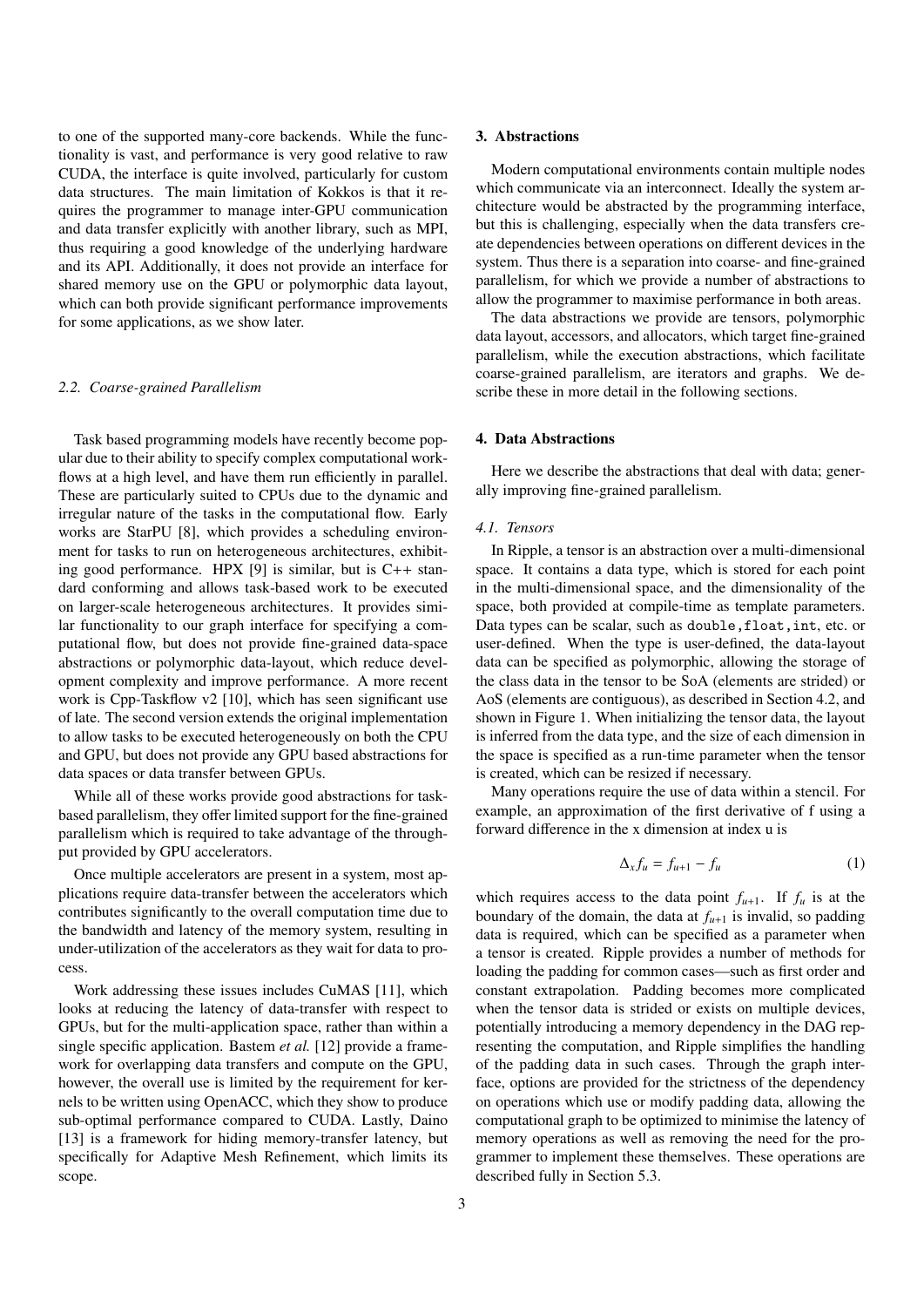<span id="page-3-1"></span>

Figure 1: Illustration of strided and contiguous layouts for a struct with two components, ρ and *<sup>p</sup>*.

The tensor data can be partitioned across the system devices, and also within each device. An example is shown in Listing [1.](#page-4-1) This only requires changing a single parameter, making benchmarking straightforward. Partitioning across multiple dimensions results in smaller blocks in each of the partitioned dimensions. However, this requires data to be transferred between the devices if neighbour data is accessed, introducing dependencies in the DAG. We suggest partitioning across a single dimension for best performance. For multi-dimensional tensors, partitioning the higher dimensions is likely the best strategy because it results in a memory transfer of data which has a coalesced access pattern (i.e. accesses contiguously laid out data).

As shown in Listing [1,](#page-4-1) the tensor interface allows both the number of partitions per dimension, as well as the number of sub-partitions to be specified for each dimension. Subpartitions exist on the same device so may introduce a memory dependency where one might not be necessary. However, they may also increase the overall opportunity for parallelism in an application, or create partition sizes which are suitable for both the CPU and GPU, leading to improved performance.

### <span id="page-3-0"></span>*4.2. Polymorphic Data Layout*

Tensor data layout is determined by the data type, which is always contiguous, unless the data type is user-defined and inherits from the PolymorphicLayout struct, which requires a template parameter to specify the type of layout. This allows user-defined types to have flexible data layout, and therefore the option to profile which layout is the best for different parts of an application. In Ripple, the layout of the class data can be defined as *contiguous* or *strided*. Contiguous data has the elements of the struct laid out contiguously in memory, while strided data is laid out with a stride equal to the size of the first dimension in the tensor. Internally, strided data stores an array of each of the components of the struct contiguously, with the component arrays being stored successively. These two layouts are shown in Figure [1.](#page-3-1)

Creating a polymorphic data layout requires a userdefined class to specify the types stored using the StorageDescriptor template class, which takes the layout and a list of types to be stored, similar to  $std::tuple.$ We provide a Vector<T, Size> class to specify that Size

elements of type T should be stored in a vector-like container. There are existing solutions which allow polymorphic layout within containers, but only for built-in types such as double, float, int, etc. Additionally, accessing the elements is done through an index, which does not provide the context that the name of a struct member does, and does not allow the polymorphic data to be used as both an object and within the tensor. Both of these limitations are significant in the development of large software projects. Ripple allows heterogeneous types to be stored in the tensor, and class-data to be accessed through the StorageDescriptor as if it were a std::tuple. The types must be defined through the StorageDescriptor interface rather than directly within in the class, and to inherit from the PolymorphicLayout<T> trait-class, allowing Ripple to determine that the user-defined type has a polymorphic memory layout with no runtimeoverhead. The StorageDescriptor provides an alias for the actual storage type, and the elements can be accessed though the get template method which computes offsets at compile time. An example is shown in Listing [2](#page-4-2) which defines a state class with D elements of type T and a bool indicating whether the state is valid. When used with a tensor, this will lay out the data based on the type provided as the Layout template parameter.

### *4.3. Accessors*

For some use cases, it is more descriptive to define the members of a class as public, rather than as member functions which access the associated components from the storage, as shown in Listing [2.](#page-4-2) One such example is that of a vector class, with components for x,y,z, etc., which could be implemented with x,y,z as public members that can be accessed directly. However, if the storage is a contiguous array, they would have to be defined as public member functions for getting and setting the values, or would have to be stored as public members, which would require specialization for each number of elements.

We provide an Accessor<ValueType, StorageType, Index> abstraction to allow a given index in the storage to return a given value type, while still allowing the polymorphic layout flexibility. The accessor(s) can be used in a union with the storage type for a class to provide a more concise interface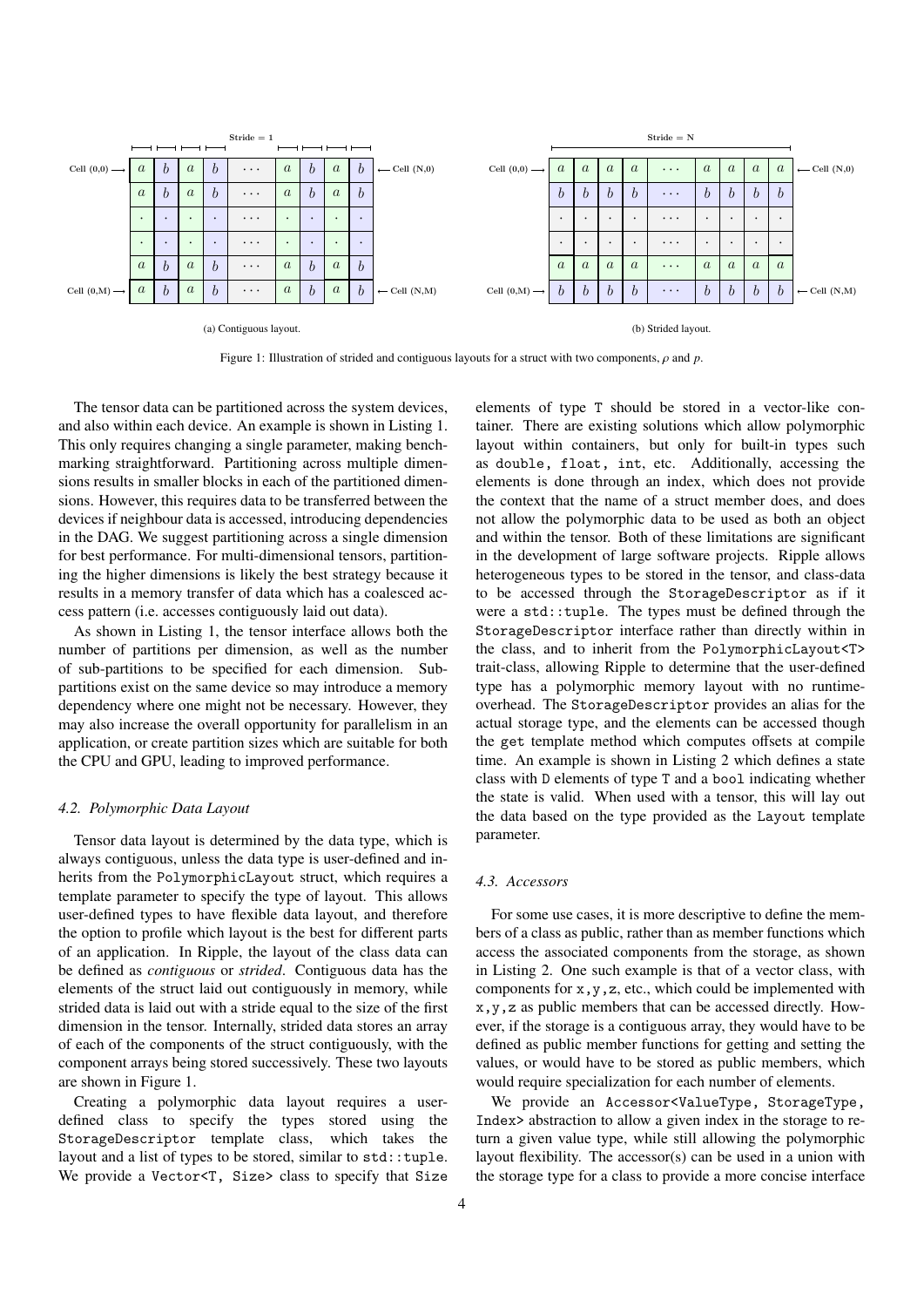```
Create a 2D tensor of doubles:
       2 partitions per GPU in dimension 0 (x)- 2 partitions per GPU in dimension 1 (x)
 * The resulting data sizes across the devices is:
      (500, 500) | (500, 500)* -----------------------
* (500 , 500) | (500 , 500)
 */
constexpr size_t size_x = 1000;
constexpr size_t size_y = 1000;
Tensor <double, 2> t (\{2, 2\}, size_x, size_y);
  Create a 2D tensor of doubles:
     - 2 paritions dimension 0(x)- 2 sub-partitions per partition in dimension 0 (x)
    - 2 paritions per dimension 1(y)- 2 sub-partitions per partition in dimension 1 (y)
   The resulting data sizes across the devices is:
 * (250 , 250) (250 , 250) | (250 , 250) (250 , 250)
* (250 , 250) (250 , 250) | (250 , 250) (250 , 250)
 * ---------------------------------------------
      (250, 250) (250, 250) | (250, 250) (250, 250)<br>(250, 250) (250, 250) (250, 250)(250, 250) (250, 250) | (250, 250)*/
constexpr size_t size_x = 1000;<br>constexpr size t size y = 1000;
\overline{\text{constexpr}} size_t size_y =
Tensor <double, 2> t (\{2, 2\}, \{2, 2\}, size_x, size_y);
```
Listing 1 Tensor domain split example. Solid lines are device boundaries. for data access. Additionally, nested unions can be used to overload the functionality of each of the storage elements, allowing access as x or r, depending on context. An example is shown in Listing [3](#page-5-1) for a vector class. The advantage of the accessor implementation over a public member implementation is that the class data can be laid out as strided or as contiguous data when used with the tensor.

#### <span id="page-4-0"></span>5. Execution abstractions

In this section we describe abstractions relating to the flow control; typically associated with coarse-grained parallelism.

### *5.1. Allocators*

Often memory requirements are not known upfront, and therefore require memory to be allocated dynamically. However, this significantly reduces performance since cudaMalloc and cudaFree require synchronization to ensure that the memory being allocated or freed is not touched before or after the operation. These calls introduce significant points in the execution pipeline of an application where no work is being performed on either the CPU or the GPU. It is thus important to avoid dynamic allocation during a computation. For the Euler example presented in Section [8,](#page-14-0) dynamic allocations, even accounting for only 2% of the total memory requirement, caused performance reductions of up to 30%.

We therefore provide an allocator, MultiarchAllocator, which provides dynamic memory allocators for the CPU and the GPU via the cpu\_allocator() and gpu\_allocator() methods, respectively. For the CPU, we allocate a buffer of pinned host memory, since this is faster for transfer to the GPU and is required for asynchronous copies between the CPU and GPU. For the GPU we allocate a buffer with cudaMalloc, from

```
template <typename T, size_t D, typename Layout>
struct State
  public PolymorphicLayout <State<T, D, Layout>> {
  // Declare storage for D elements of type T and a bool using Desc = StorageDescriptor <
                 = StorageDescriptor<
    Layout, Vector<T, D>, bool>;
  using Storage = typename Desc:: Storage;
  // Normal access for vector:<br>// Gets the ith component i
      Gets the ith component from the vector
  auto operator []( size_t i) -> T& {0
    return storage.get <0>(i);
  }
  // Density is element 0 of type 0 from storage :
  auto density () \rightarrow T& {
    return storage.get<0, 0>();
  }
  // Pressure is element 1 of type 0 from storage :
  auto pressure () -> T& {
    return storage.get<0, 1>();
  }
  auto is valid () const -> bool {
    return storage.get<1>();
  }
  Storage storage ;
};
// Specialization of the type for strided :
using State3d = State<double, 3, StridedView>;
```
Listing 2 Polymorphic layout example

which the allocator allocates. We use the same allocation strategy for the CPU and GPU allocators, which is to allocate linearly from the buffer. The CPU allocator has a buffer per thread, while the GPU allocator has a buffer per GPU, and both are thread safe to allow them to function correctly with the scheduler described in Section [6.](#page-10-0) Since the linear allocation strategy is relatively simple, we plan to extend the allocation strategy in future. For our use cases, however, the current implementation significantly improved overall performance in multiple applications. This was also the case for performing an out of place reduction across multiple devices, since the results buffers for the the reduction of the individual devices did not need to be allocated reducing the time for which the GPU was idle. We also provide constructors for the tensor data type which allow it to take a MultiarchAllocator from which it can allocate, for tensors requiring dynamic creation or resizing.

# *5.2. Iterators*

When a callable is defined and operates on a tensor, its parameter type for each tensor is either an IndexedIterator<T, Space> or a BlockIterator<T, Space>, where T is the type of the tensor data and Space is the multi-dimensional space of the block within the tensor on which the iterator can iterate. The layout of the data iterated over is always the same as that of the tensor, and includes padding data if present. The iterator is automatically offset to the relevant cell in the tensor, avoiding the need for the user to have to perform any offsetting over padding data. The layout of the data is hidden by the iterator so that it can iterate over both contiguous and strided data.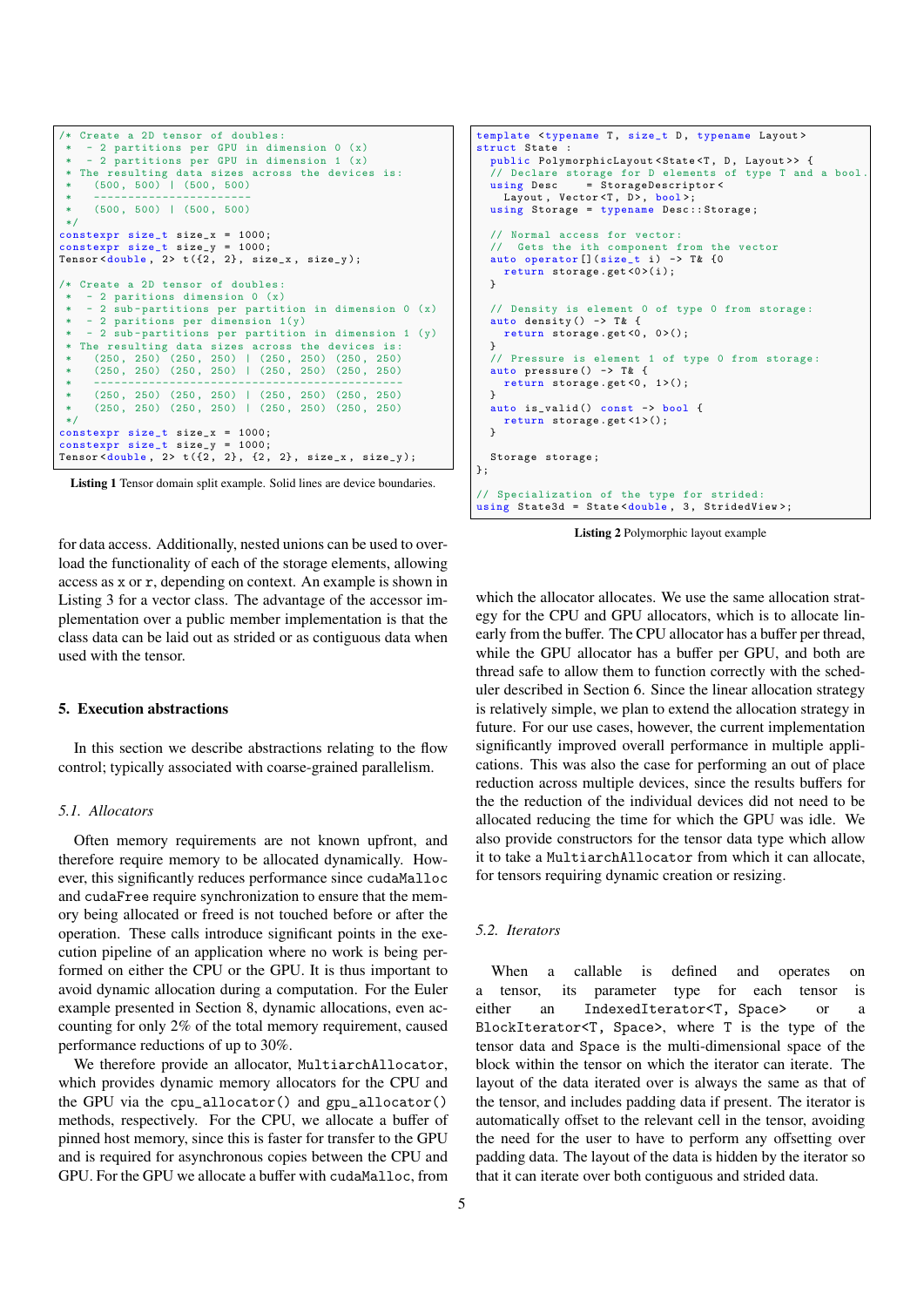```
template <typename T, size_t D, typename L>
class Vec : public PolymorphicLayout <Vec <T, D, L>> {
  using Desc = StorageDescriptor<L, Vector<T, D>>;
  using Storage = typename Desc:: Storage;
  // Accessors types :
  using X = \text{Accessor} < T, Storage, 0>;
  using Y = Accessor < T, Storage, 1>;
  using Z = Accessor <T, Storage, 2>;
  using W = Accessor <T, Storage, 3>;
  union {
    Storage storage ;
    X x; Y y; Z z; W w;
  };
};
// Usage
Vec <int, 3, ripple :: Contiguous Owned > v;
v \cdot x = 10, v \cdot y = 20;
```
Listing 3 Vec implementation example using accessors

```
Creates a callable which takes an iterator, computes
   the central difference in each dimension, and sums it
  We use auto for the iterator type for brevity.
 */
auto callable = [] ripple_host_device (const auto& it) {
  double diff sum = 0.0;
  unrolled_for < iterator_traits_t < Iterator >:: dims >(
    [k] (auto dim) {
      diff\_sum += * it. of fset (dim, 1)- *it.offset(\dim, -1);});
};
```
Listing 4 Iterator offsetting in multiple dimensions

### *5.2.1. Indexed Iterator*

The IndexedIterator carries with it indices which define the location of its block within the tensor, as well as its indices in the global iteration space, allowing the iterator to provide thread, block, and global indices and sizes. This allows the multi-dimensional space, partitioned across multiple devices, to appear as a single space. The iterator, however, can only iterate within a single block in the partitioned tensor space, due to the tensor data for different blocks potentially being on different devices.

This has an overhead per thread of 12 bytes per dimension in the tensor and iterator. However, benchmarks have shown the performance effect to be small, and the increase in ease of use of iterators compared to raw multi-dimensional indices is significant. The performance implications of the iterator framework are provided in Section [7.](#page-12-0) An additional benefit of the iterator is that the syntax for accessing data is consistent for different dimensions. Most frameworks overload operator() to enable indexing in multiple dimensions requiring separate specializations for each number of dimensions. While sometimes necessary, other operations differ only in the number of dimensions, thus, the iterator provides a compile time trait for the number of dimensions, and an unrolled\_for<dims>(operation) method is available to unroll an operation for a number of dimensions as shown in Listing [4.](#page-5-2) We have benchmarked code which uses unrolled\_for against a regular loop with a runtime value and have observed slightly better performance, and lower register usage on the GPU, in almost all cases.

```
Graph g(ExecutionKind:: Cpu);<br>g.emplace ([] { std:: cout << "A\n"; })
 . then ([] { std:: cout \langle\langle "B\n"; })
 . emplace (
     ExecutionKind :: Gpu , /* Specify GPU execution . */
     make_node (
        \left[\right] (const char* s) { printf ("%s", s); }, "C\n"),
     make_node (<br>[] (const
                     char* s) { printf ("%s", s); }, "D \n\langle n"))
 . then ([] { std:: cout \langle\langle "E\n"; });
```


The iterator is similar to that in the standard  $C_{++}$  library, with extensions to support a multi-dimensional space. An iterator can be offset in a given dimension, as shown in Listing [4,](#page-5-2) and de-referencing provides access to the underlying offset data. Calls to the offset method can be chained to offset in multiple dimensions. When a callable is executed, a check is performed on the iterator's index against the the bounds of the multi-dimensional iteration space so that any out of range iterators do not execute the callable, ensuring that iterators only run on data valid within the tensor space.

### *5.2.2. Block Iterator*

A BlockIterator is a lightweight version of the IndexedIterator, and used in more performance critical contexts. It iterates over a subspace of a tensor partition, and does not contain index information for the global space so cannot determine its global location. It can, however, provide the index with the subspace it can iterate over. A BlockIterator can be created over both statically and dynamically sized spaces. In the statically sized case, the size of the iterator is the size of a pointer, while for a dynamically sized space an additional four bytes are required per dimension to store the strides for iteration. An additional benefit of statically sized spaces is that the index computations are performed at compile time, as well as the determination of the amount of memory required for the space (shared memory on the GPU, or allocation from a pool on the CPU). In practice, these differences are minor compared to the computation time of kernels, and the BlockIterator over both static and dynamic spaces gives similar performance, which is improved compared to the IndexedIterator in contexts where memory is scarce, such as in shared memory. The interface for BlockIterator is a subset of the IndexedIterator interface, with the IndexedIterator providing additional functions which return information about the global iteration space, and traits to determine the type of an iterator.

### <span id="page-5-0"></span>*5.3. Graphs*

Graphs in Ripple allow a complete workflow to be described at a high level, from which the dependencies are determined when the graph is built. While the overhead of determining the graph-dependencies is minimal, we incur it at the time of graph creation because a graph is typically built once but executed many times. The graph is then submitted to an executor, which executes the nodes of the graph in parallel such that the dependencies are met. Operations are emplaced onto the graph,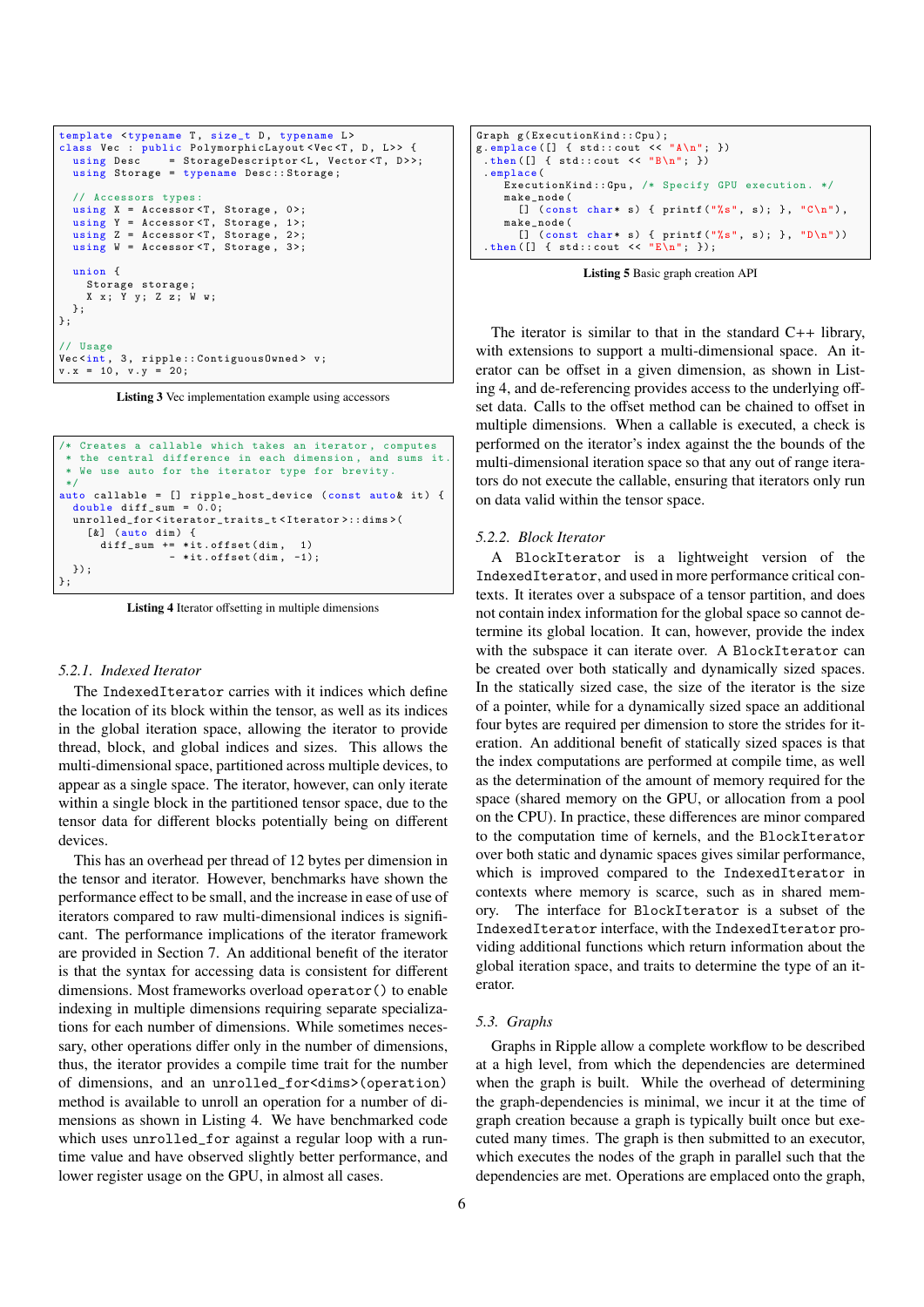<span id="page-6-0"></span>

Figure 2: Graph structure for the code shown in Listing [5.](#page-5-3) Colours are used to illustrate nodes on the same level. Node A is the root node, on level 0. A, B, and C may execute in parallel, as soon as A completes, and E may execute once B, C, and D are all complete.

and can be divided into those on tensor and non-tensor types. In this context, a graph is a Directed Acyclic Graph (DAG), where nodes represent the computations (kernels) to be performed and edges represent the dependencies between the computations. We define a level in the graph to contain all nodes which have a dependency on a node in the previous level, with all nodes having no dependencies being the first level. Nodes on the same level may execute in parallel, as soon as their dependencies are met. The Graph constructor takes an argument for the default type of execution space, which can also be overridden for each operation, as either ExecutionKind::Cpu or ExecutionKind::Gpu. A simple example of the levels in the graph is illustrated in Figure [2](#page-6-0)

### *5.3.1. Nodes*

The nodes in a graph are defined using a Node which stores the callable defining the node operation, as well as any arguments which are required to invoke the callable. To allow callables with any signature, type erasure is used to store a generic executor in the node, which is different from most existing solutions that require callables to have a specific signature. In addition to the callable object, the node stores information to allow it to be accessed and modified after the graph has been created.

#### *5.3.2. Operations on non-tensor types*

In some task-based models, nodes are added to the graph and then the dependencies are specified. However, we take a different approach, where the graph is defined more explicitly and concisely. We also provide functionality for modifying dependencies between individual nodes after graph creation by allowing nodes to be searched for by the node name. The operations which add non-tensor based operations to a graph are emplace() and then().

*Emplace.* Emplace adds a node onto the graph, with the dependencies of the node being any nodes in the previous level. To allow multiple nodes to be placed in the same level (such that they execute in parallel), emplace can be called multiple times,

<span id="page-6-1"></span>Tensor < double , 1> x ({1} , {4} , size ); Graph g( ExecutionKind :: Cpu ) g. emplace ([] { std :: cout << "A\n"; }) , . emplace ([] { std :: cout << "B\n"; }) . then\_split ( ExecutionKind :: Gpu , [] ripple\_host\_device ( auto & it ) { \* it = 1.0; }, x );

Listing 6 Emplace then split example

or by using the make\_node() function which allows multiple callables to be added through a single call to emplace(). Listing [5](#page-5-3) shows example usage for the emplace() interface.

*Then.* The then() method creates a dependency in the graph, by indicating that the work defined for a new node must be run after previously emplaced nodes. The new node is added as a successor of all nodes in the previous level, and will only be run after *all* its dependents have finished. Listing [5](#page-5-3) shows the code for creating a graph and Figure [2](#page-6-0) shows the structure of the corresponding graph.

#### *5.3.3. Operations on tensor types*

For tensor operations, data may be spread across multiple devices, and therefore a node which defines its operation on a tensor will, in most cases, have the partitions of the tensor execute in parallel. To reduce overall latency, the kernel must ideally be submitted asynchronously to the device on which the partition of the tensor data exists, so that it can begin execution as soon as all dependencies are met. If a single node were to define the operation on the tensor then the submission of the kernel to the multiple devices would be sequential (since if there is a single node running on a single thread, but multiple kernels are required to be submitted for each partition, the submissions must be serial). To avoid this, when a kernel is emplaced onto a graph which operates on a tensor, a node is automatically created for each partition in the tensor, with each node being on the same level. This allows the kernel associated with each node to be submitted to the device in parallel, using any number of the available GPU cores in the system. This is more challenging to achieve when the tensor has padding, since memory transfer nodes are required to copy the padding data from another device, which may need to complete before the node with the kernel is executed. We provide utilities to allow the user to achieve as much parallelism as possible by allowing different requirements for the padding data transfer to be specified, described in detail in Section [5.4.](#page-8-0) For adding nodes which operate on tensors, the split() and then\_split() methods are provided, so named to indicate that the operation is split into multiple nodes for each of the tensor partitions.

*Split.* On nodes emplaced for computations on tensor data, split() has the same effect as emplace() in that it will emplace nodes onto the graph at the current level, with each of the nodes having a dependency on the nodes in the previous level. If the tensor does not require any padding, split() creates a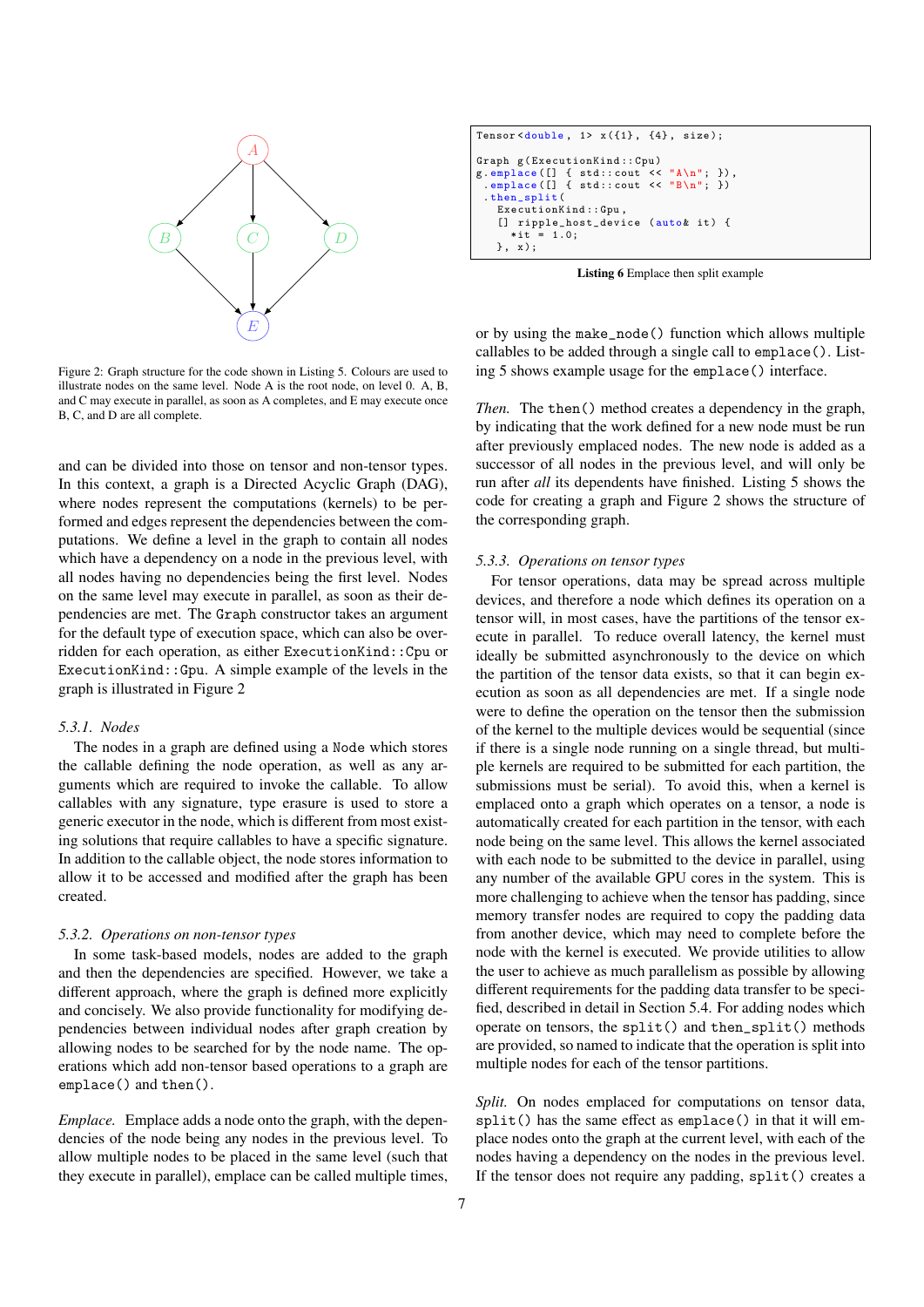<span id="page-7-1"></span>

Figure 3: Graph structure for the code shown in Listing [6.](#page-6-1) Nodes S0-3 represent the nodes generated for the split operation.

node per tensor-partition, and each of these nodes may execute concurrently. Listing [7](#page-7-0) illustrates code which defines a graph to perform the well-known saxpy example using four GPUs.

*Then Split.* The then\_split() method allows dependencies to be created between operations on previously emplaced nodes and the nodes generated by subsequently splitting a tensor. The method specifies that the new operation on each partition of the split tensor must happen after any previous operations in the graph. If the previous operation was a split() or then\_split() operation, then dependencies are only added between nodes associated with the *same* partitions in the tensor. This reduces the overall required connectivity of the resulting graph by reducing the number of synchronization points. If a then\_split() operation is added after a non-tensor operation, then each node generated depends on *all* operations in the previous level. This is illustrated in Figure [3](#page-7-1) which shows the graph generated by Listing [6.](#page-6-1)

<span id="page-7-4"></span>*Reduction.* The reduce() and then\_reduce() operations operate specifically on tensors, and reduce the data in the tensor into a ReductionResult<T> type which stores the result of the reduction as well as a flag indicating whether the reduction is complete. The flag is required because for tensors where data is spread across multiple devices the reduction for each partition of the tensor may happen asynchronously. This design allows each partition to perform the reduction of its data as soon as its dependencies are met, so that the entire reduction across multiple devices finishes sooner than if the reduction was started once *all* nodes in the previous level were complete. It also allows subsequent nodes associated with the partition to continue if they do not have any dependency on the result of the reduction. Similarly to then\_split(), for nodes in the previous level that are associated with the *same* partitions on which the reduction will be performed, there is only a dependency be-

```
Tensor < double, 1> x({4}, size);
Tensor<double, 1> y({4}, size);
Graph g( ExecutionKind :: Gpu );
g. split (
[] ripple_host_device (
   auto & x_it, auto & y_it, double a) {<br>
*y_it = a * (*x_it) + (*y_it);
  },
  x, y, 4.0;
```
Listing 7 Basic split SAXPY example

<span id="page-7-3"></span>

Figure 4: Graph structure for the code shown in Listing [8.](#page-7-2) Nodes S0-3 represent the nodes generated for the split operation, R0-3 the reduction operation, and F the operation which sets the reduction as complete. The dependencies allow, for example, for the possibility that R0 completes before S1 ends, depending on the dependencies of S0, if this graph were part of a larger graph.

tween the nodes associated with the same partitions, and not between the node performing the reduction and all other nodes in the previous level. Listing [8](#page-7-2) shows an example for setting each value in a tensor and then performing a reduction sum, while the corresponding graph is shown in Figure [4.](#page-7-3) The operation for the reduction on the quarter of the domain represented by R0 in the graph depends only on the split operation S0 which operates on the same data, thus R0 can start as soon as S0 finishes, increasing overall parallelism. Additionally, the reduction is performed in shared memory on the GPU, which improves performance and only reads the tensor data from global memory, so there is no write dependency in subsequent operations, allowing other operations on the partitions to be added to the graph at the same level.

#### *5.3.4. Synchronization*

For larger graphs, some paths may progress more quickly than others, which may then need to be synchronized. To allow for all pending nodes to complete before any partition continues, the sync() function, with the same signature as emplace() and split(), can be used to emplace a node onto the graph which synchronizes all work from both domains, and then executes the callable for the sync() node.

```
Tensor < double, 1> x({4}, size);
auto result = make_reduction_result < double >(0.0);
Graph g(ExecutionKind::Gpu);
g. split (
[] ripple_host_device ( auto & it ) {
    * it = 1.0;
  },
  \overline{x})
  . then_reduce (x, result, SumReducer ());
// value = size
auto value = result . value ();
```
Listing 8 Split then reduce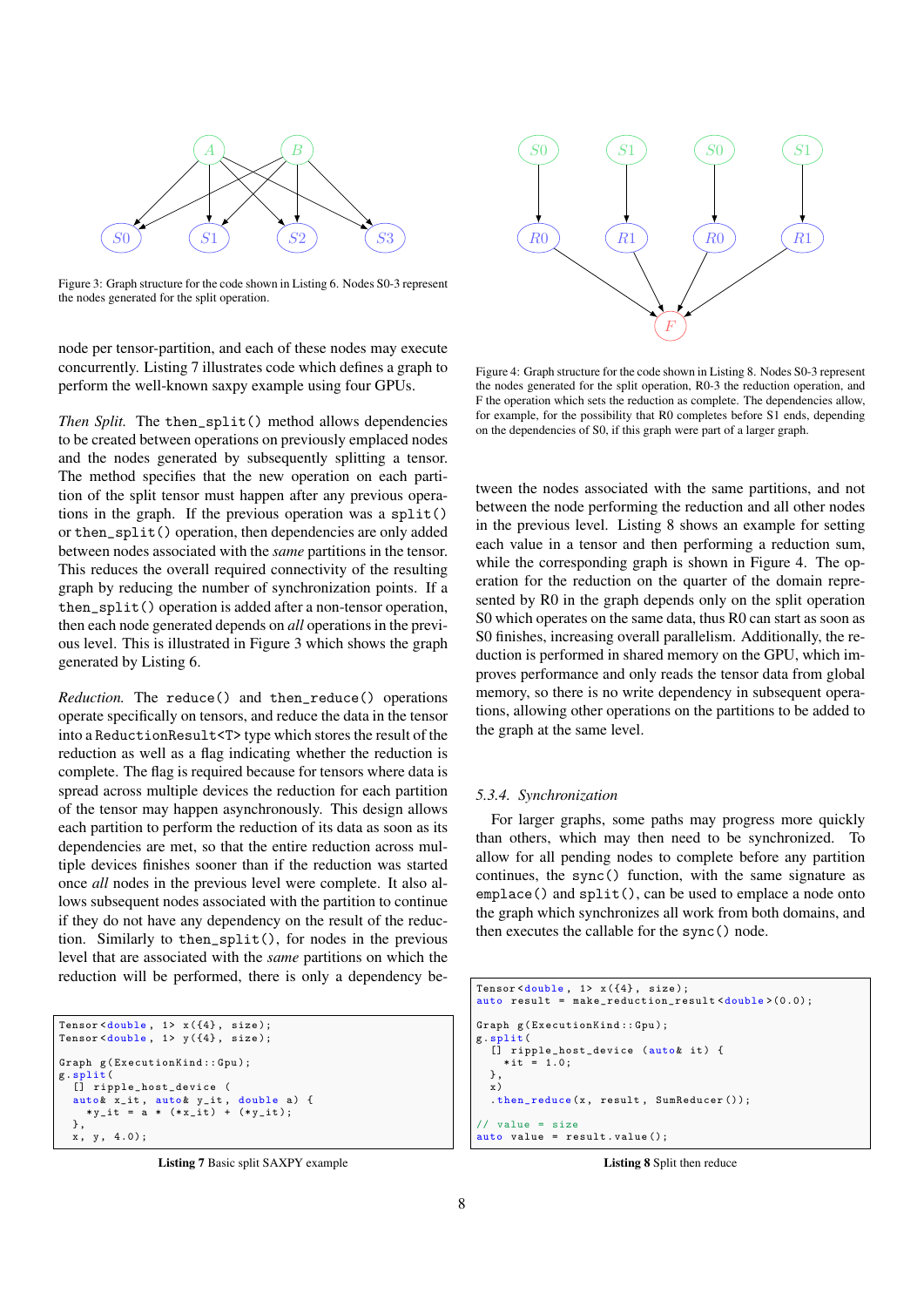```
Tensor <double , 1> x ({4} , size );
auto result = make_reduction_result <double >(0.0);
Graph init (ExecutionKind:: Gpu);
Grpah map_reduce ( ExecutionKind :: Gpu );
init . split (
  [] ripple_host_device (auto& it) {
     * it = 4.0;
  },
  \overline{x});
map_reduce
  . split ([] (autok it) { *it -= 1.0; })
   . then_reduce (x , result , SumReducer ())
. conditional ([& result ] {
     return result . value_and_reset () != 0.0;
  });
init.then (map_reduce);
```
Listing 9 Conditional map reduce with initialization

#### <span id="page-8-1"></span>*5.3.5. Subgraphs*

To enable better separation of code, and overall flexibility in the graph creation API, we allow graphs to be added using the emplace() and then() operations, which adds the graph passed to the operation as a subgraph in the current graph, which will either execute in parallel with the nodes in the last level (for emplace()) or after the nodes in the last level (for then()). For complex graphs, this allows each of the subgraphs to be implemented separately, and then to be combined in a final step which defines the connectivity between the subgraphs.

To ensure that the resulting graphs are correct, the nodes in the last level of the graph onto which the subgraph is emplaced need to be connected to the nodes in the first level of the subgraph. For nodes on non-tensor types the process is simple since each node in the last level of the graph is connected to each node in the first level of the subgraph. However, as mentioned in Section [5.3.3,](#page-7-4) when the nodes in the levels operate on the same tensor partition then the node in the subgraph should only be connected to the node which corresponds to the same partition in the tensor, as well as any other non-tensor nodes in the previous level. If this is not the case, the operations on the tensor partition will wait longer than necessary due to an unnecessary dependency between the node and another tensor node which operates on a different partition.

### <span id="page-8-4"></span>*5.3.6. Conditional execution*

There is a trade-off between static and dynamic specification of a graph; if a graph is specified statically then compile-time optimizations can reduce its complexity so that the execution is more efficient, however, for most real-world applications, graphs likely need some form of dynamic behaviour at runtime. We provide dynamic behaviour through conditional operations that can be emplaced onto a graph, which determine whether or not the graph should be executed. A conditional node takes a predicate which returns true if the graph should execute, and false otherwise. Along with the subgraph functionality described in Section [5.3.5,](#page-8-1) this allows graphs of arbitrary complexity to be created which have completely dynamic runtime behaviour. The expressiveness of this functionality can be seen

<span id="page-8-3"></span>

Figure 5: Graph structure for the code shown in Listing [9,](#page-8-2) indicating both graphs from the code listing, and the flow of control.

by combining the split() and then\_reduce() operations on tensor data to provide a simple implementation of the MapReduce [\[14\]](#page-17-13) framework. An example is shown in Listing [9](#page-8-2) and the corresponding graph in Figure [5.](#page-8-3)

### <span id="page-8-0"></span>*5.4. Tensor Data Dependencies*

As described in Section [5.3,](#page-5-0) when nodes are added to the graph for tensor operations it is important to reduce the connectivity of the resulting graph. This allows operations on independent partitions of the tensor to begin execution as soon as possible, reducing synchronization during execution of the graph. The complexity of the graph, however, depends on the how the kernel modifies the partition data associated with a node—whether the operation on the data requires concurrent or exclusive access and whether the tensor has padding accessed by the kernel.

The simplest case is a tensor operation requiring no padding, since it cannot require data from neighbouring partitions. This does not cause any ordering dependency between the node and any subsequent nodes which operate on the same data. Thus, when a tensor is passed to one of the methods for emplacing nodes onto the graph we assume this is how the tensor is accessed. For any other type of access, one of the methods for specifying the access requirement when the operation uses padding must be used, which ensures that the correct dependencies are added to the graph to avoid race conditions.

#### *5.4.1. Concurrent access with padding*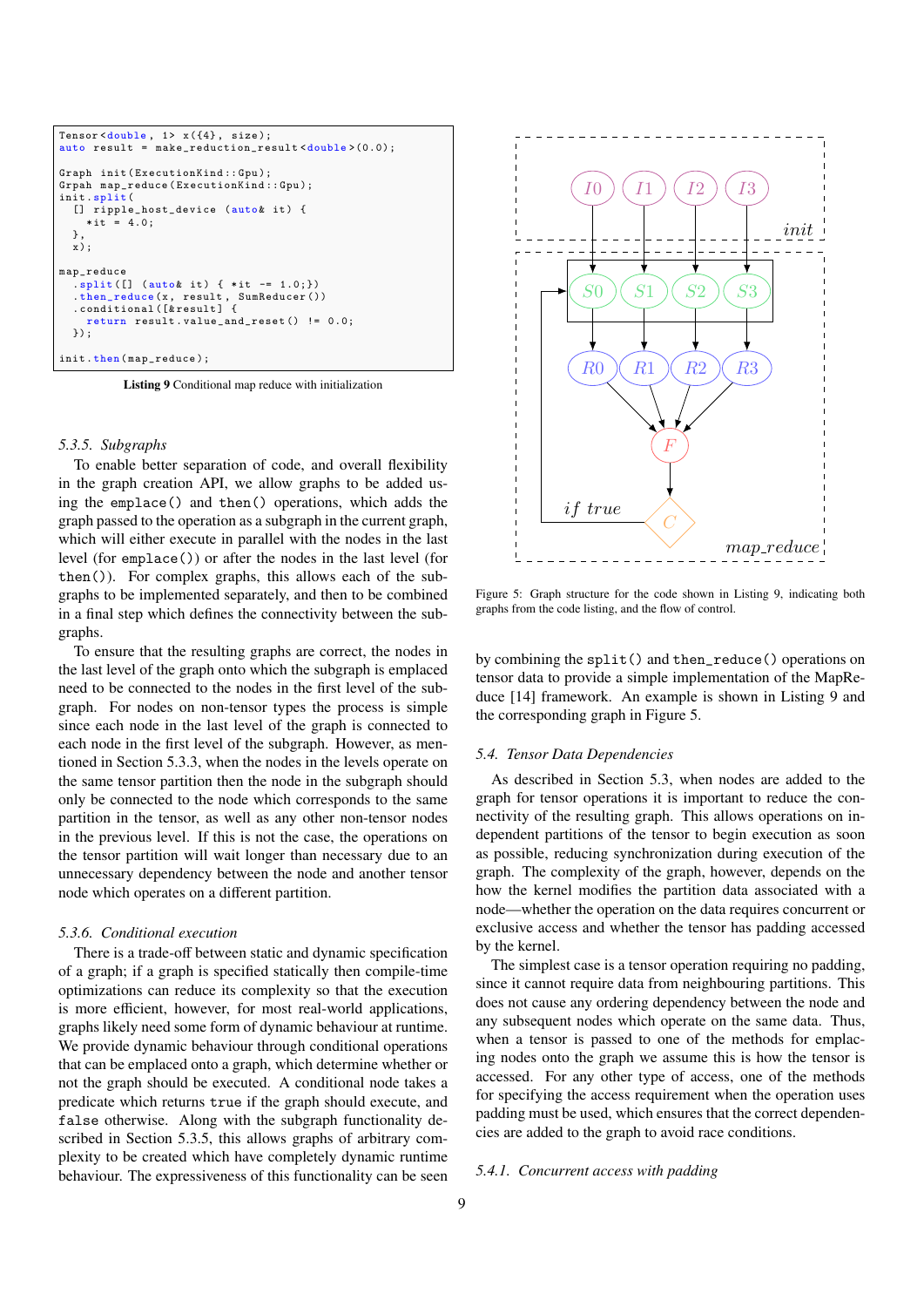<span id="page-9-0"></span>

Figure 6: One-dimensional tensor data. Colours for data represent that data resides on the same device, colours for edges represent the device which performs the operation to move data along the edge.

When the tensor partition data can be accessed concurrently (i.e there is no write to data which is used by a kernel on another partition) by a kernel and the access *will* use the padding data, then the concurrent\_padded\_access() modifier needs to be used when the kernel is emplaced onto the graph. Consider the one-dimensional tensor data in Figure [6,](#page-9-0) where the data is split across four devices and that the operation to be performed is the difference computation in Listing [10.](#page-9-1) The figure illustrates the padding which needs to be copied from neighbouring devices before the difference computation—which accesses the padding—can begin. Using the concurrent\_padded\_access() modifier, as shown in Listing [10,](#page-9-1) results in the associated graph shown in Figure [7.](#page-9-2) An additional node is inserted for padding data transfer operation from a partition to a neighbour partition, which ensures that the subsequent nodes can run concurrently as soon as their padding operations are complete. The padding operations *from* a node (Figure [7](#page-9-2)  $(x_p)$ ) can happen on different streams than the kernels for *the same* node  $(x_s)$  and, if the GPU supports it, can overlap in time. For example, in Figure [7,](#page-9-2) the operation  $a_p$  could happen in parallel with  $a_s$ , since the data copied by  $a_p$  is not modified in  $a_s$ . For the one-dimensional case, the highest padding cost is two copies (nodes  $b_{p1}$ ,  $b_{p2}$ ,  $c_{p1}$  and  $c_{p2}$ ) in Figure [7\)](#page-9-2), however, for higher dimensional data the num-

```
Tensor<double, 1> x({4}, padding, size);
Tensor < double, 1> y({4}, size);
auto callable =
  [] ripple_host_device (auto && in, auto && out) {
     * out = * in . offset ( ripple :: dim_x , 1)
- * in . offset ( ripple :: dim_x , -1);
  };
graph . split (
  callable , ripple :: concurrent_padded_access (x), y );
```
Listing 10 Double buffered concurrent read example

<span id="page-9-2"></span>

Figure 7: Graph for transferring concurrently accessed data with padding. Edge colours correspond to the data movement in Figure [6,](#page-9-0) where subscripts *p* and *s* correspond to the padding and split operations, respectively. Nodes of the same colour in different levels can execute concurrently.

<span id="page-9-3"></span>

Figure 8: One-dimensional tensor data which shows a sequence where a potential race condition occurs between operations 2 and 3, which may result in the padding data  $a_2$  being the updated value. Exclusive padded access, results in a graph which ensures that operation 2 *happens before* operation 3, removing the race condition so that the transferred  $a_2$  is the original value.

ber of copies is significantly more if the data is split across all dimensions (8 for two dimensions, and 26 for three dimensions). While splitting data across fewer dimensions results in a lower number of data transfers, the best partitioning strategy is problem-dependent, hence why we make it easy for the user to specify.

### *5.4.2. Exclusive access with padding*

When the tensor partition data needs to be accessed exclusively (i.e. there is a write to data which is required by a kernel on another partition) by the kernel for the node, and the kernel *will* use padding data, then the exclusive\_padded\_access() modifier needs to be used when the operation is emplaced onto the graph, as the resulting graph requires additional connections to prevent a race condition between data write-access in the kernel and the memory transfer operation of the same data to a neighbour which requires reading it for padding. This is illustrated in Figure [8](#page-9-3) for the graph in Figure [7.](#page-9-2) Since all the operations to copy the padding data for the leftmost partition can execute in parallel, it is possible that the copy (operation 1)

```
Tensor < double, 1> x ({4}, padding, size);
auto callable =
  [] ripple_host_device (auto&& in_out) {
    *in\_out = *in\_out.offset(ripple::dim_x, 1)- *in_out.offset(ripple::dim_x, -1);
  };
graph . split (
  callable, ripple:: exclusive_padded_access(x));
```
Listing 11 Single data exclusive write example

<span id="page-9-4"></span>

Figure 9: Graph for a one dimensional tensor which requires padding and where the subsequent operations write to the data, where subscripts *p* and *s* correspond to the padding and split operations, respectively. Nodes of the same colour in different levels cannot execute concurrently.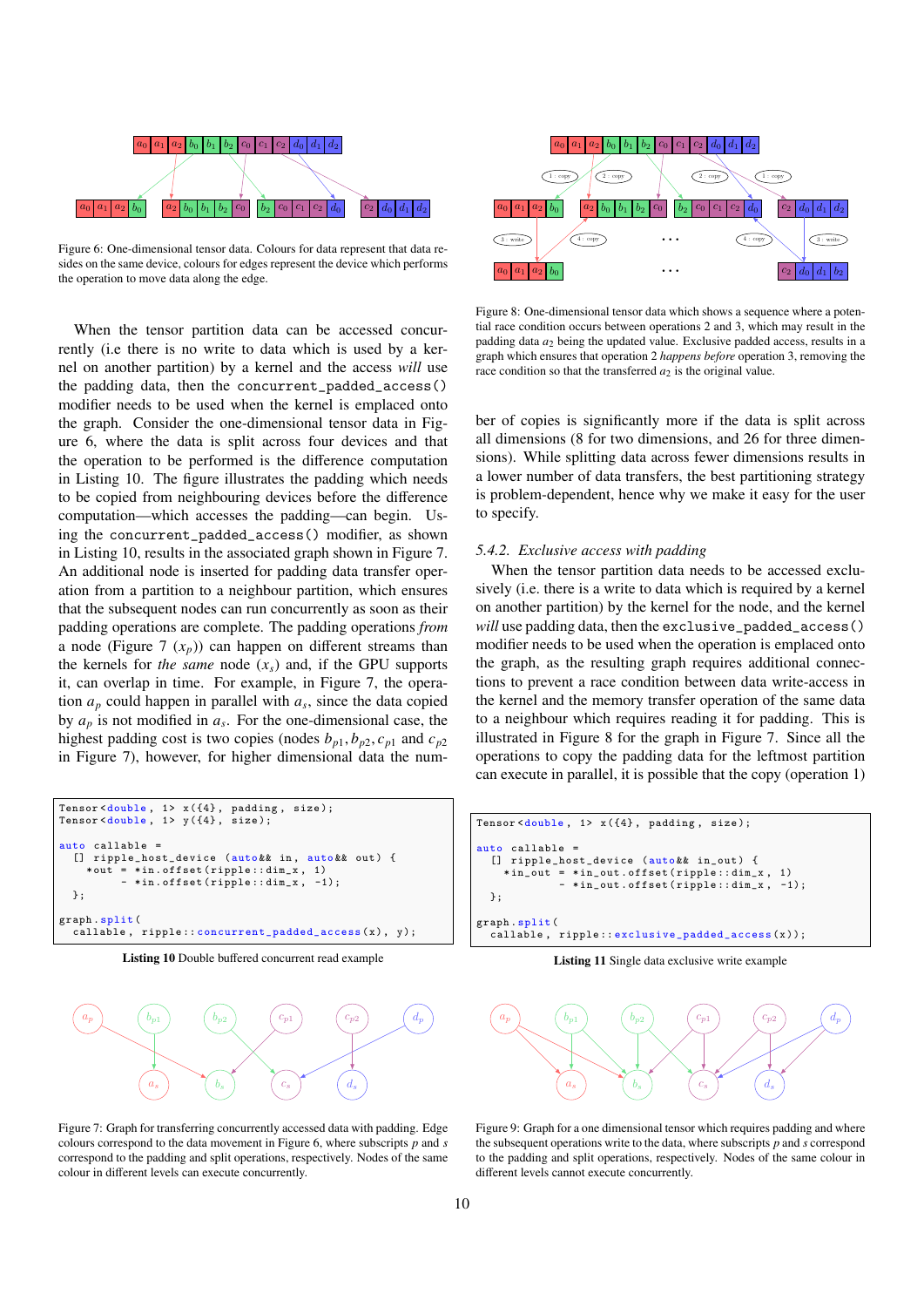

Figure 10: Design of our heterogeneous scheduler. coloured paths illustrate the possibility for a worker to steal from the queue to which the path leads.

for its padding completes before the copy (operation 2) for the second leftmost partition's padding begins. Additionally, since for the graph in Figure [7](#page-9-2) the split kernel and the data transfers for the same partition can happen concurrently, if dependencies for a write operation are not added in Figure [7,](#page-9-2) then there will be a race between operations 2 and 3 in Figure [8.](#page-9-3) This race happens for all the padding data, as illustrated by the rightmost data in Figure [8.](#page-9-3) To avoid this, the exclusive\_padded\_access() modifier specifies that a kernel will use padding data and requires exclusive access, allowing the library to include the required dependencies in the graph, as shown in Figure [9.](#page-9-4) The split operations on the second level, in addition to the dependencies of the padding operations from their neighbours, have dependencies on the padding operations to their neighbours. Such access is usually required when there is only a single instance of the data, which is updated within a kernel, as in Listing [11.](#page-9-5)

# *5.4.3. Shared access*

We also provide access specifiers which create and copy the tensor data into shared memory, which can improve performance for some kernels. When the data has no padding, the in\_shared() specifier can be

<span id="page-10-1"></span>

| <b>Algorithm 1</b> Worker thread main loop                       |
|------------------------------------------------------------------|
| <b>Input:</b> s : worker state                                   |
| <b>Input:</b> t: worker thread                                   |
| 1: while $(!s.must\_shutdown())$ do                              |
| $if$ (s.paused()) then<br>2:                                     |
| s.suspend()<br>3:                                                |
| continue<br>4:                                                   |
| end if<br>5:                                                     |
| <b>if</b> (execute_work(s, s.main_priority())) <b>then</b><br>6: |
| continue<br>7:                                                   |
| end if<br>8:                                                     |
| $execute_work(s, s.secondary_priority())$<br>9:                  |
| $10:$ end while                                                  |

used, while for data which additionally requires padding, the exclusive\_padded\_acccess\_in\_shared() and concurrent\_padded\_access\_in\_shared() modifiers can be used to create these dependencies.

# <span id="page-10-0"></span>6. Scheduling

For scheduling, we use a modified form of the well-known work stealing algorithm. We provide an overview of the algorithm, and our extensions of the algorithm to multiple domains of execution—CPUs and GPUs.

### *6.1. Work Stealing*

Work stealing is a common pattern for task-based parallelism and has been used successfully in [\[15,](#page-17-14) [16,](#page-17-15) [10\]](#page-17-9). A group of worker threads is spawned, each with its own queue of work from which tasks can be executed. When a thread's queue becomes empty, it *steals* work from the queues of other worker threads [\[17,](#page-17-16) [18\]](#page-17-17). Once a worker thread completes execution of a task it looks to the successor of the completed task as the next candidate for execution, which can be executed if all the dependencies of the task are met [\[19\]](#page-17-18). The pool of worker threads

<span id="page-10-2"></span>

| <b>Algorithm 2</b> execute_work $(s, q)$     |  |  |  |  |
|----------------------------------------------|--|--|--|--|
| <b>Input:</b> s : worker state               |  |  |  |  |
| <b>Input:</b> $q$ : queue type               |  |  |  |  |
| <b>Output:</b> bool : if execution succeeded |  |  |  |  |
| 1: $node \leftarrow s.pop(q)$                |  |  |  |  |
| 2: if $(node)$ then                          |  |  |  |  |
| $if$ (node.try_execute()) then<br>3:         |  |  |  |  |
| s.increment_processed_nodes()<br>4:          |  |  |  |  |
| return true<br>5:                            |  |  |  |  |
| $6:$ end if                                  |  |  |  |  |
| s.push(node, $q$ )<br>7:                     |  |  |  |  |
| $8:$ end if                                  |  |  |  |  |
| 9: <b>return</b> steal(s, q)                 |  |  |  |  |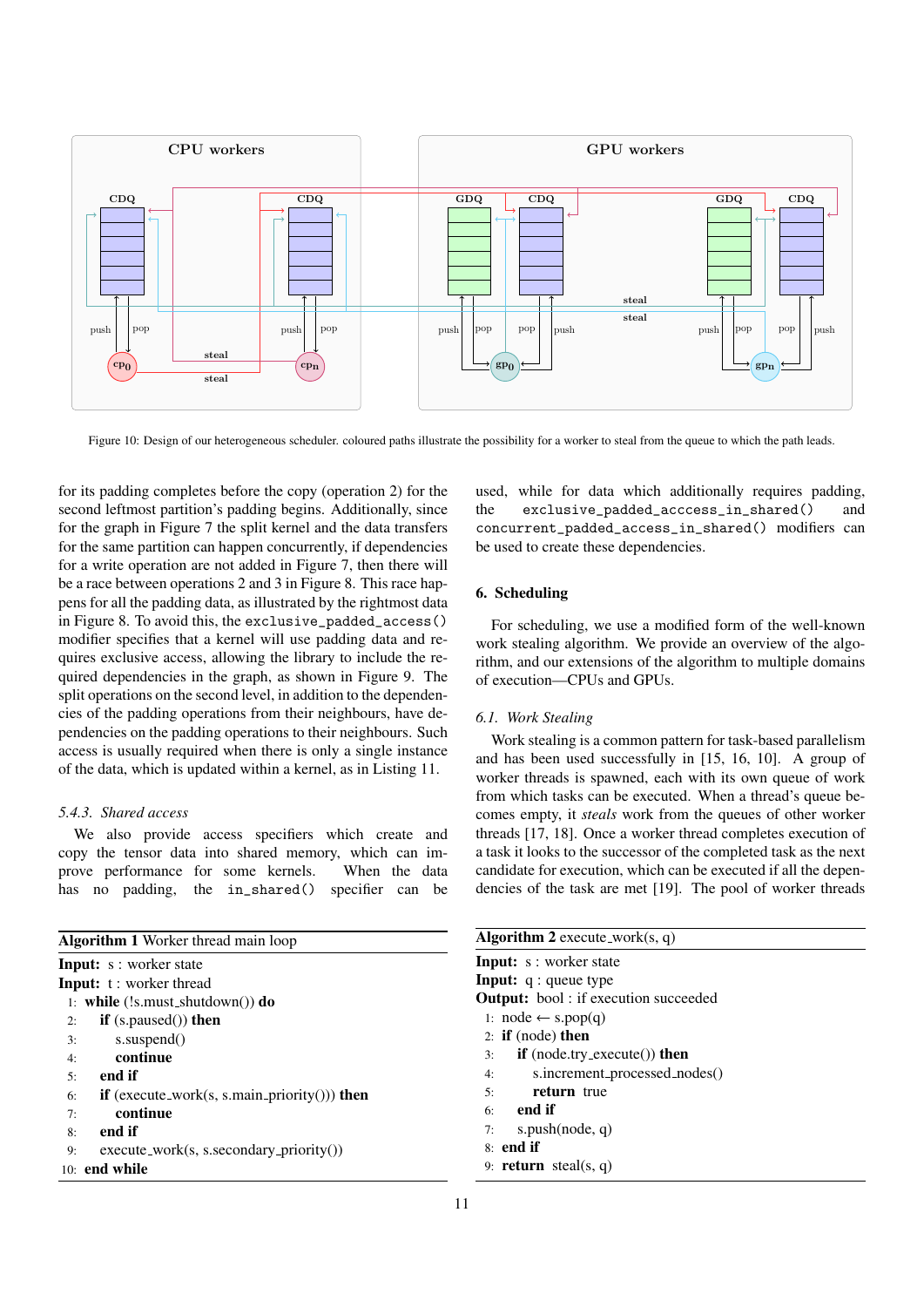# <span id="page-11-0"></span>Algorithm 3 try\_execute()

| <b>Require:</b> n : node to execute                     |
|---------------------------------------------------------|
| <b>Output:</b> bool: if execution succeeded             |
| 1: <b>if</b> (n.dependents.load() $\neq$ 0) <b>then</b> |
| $2:$ return false                                       |
| $3:$ end if                                             |
| 4: n.dependents $\leftarrow$ n.inital_dependents        |
| 5: n.execute()                                          |
| $6:$ for each s in n. successors do                     |
| s.dependents.fetch_sub(1)<br>7:                         |
| $81$ end for                                            |
| $9:$ return true                                        |
|                                                         |

continues to execute until all queues are empty, or the program terminates.

Most existing research on work stealing has focused on a single domain, which has primarily been the CPU in the context of large task-based systems which utilise hundreds to thousands of CPU cores. For heterogeneous domains, however, there is little work on using work stealing to achieve good parallel efficiency across domains. In such a context, worker threads could submit tasks for execution on either the CPU or the GPU, and the scheduling algorithm needs to ensure that the dependencies in the graph are met for the execution of both domains, while still being efficient. The most recent work for heterogeneous domains is that of [\[10\]](#page-17-9). However, their work focuses on the execution of large graphs on the CPU. While it does allow nodes to contain GPU work, it does not have knowledge of how data is accessed by kernels, and therefore cannot allow for determining data dependencies for GPU-based workflows, instead requiring that the user write all GPU code within the graph nodes. We follow their heterogeneous scheduler approach, but modify it to better support our higher-level GPU abstractions to allow good performance for GPU-based workflows.

#### *6.2. Design*

We use the general work stealing idea, with a pool of worker threads, however, we additionally give each worker thread a domain priority for the type of work it primarily schedules as either CPU or GPU. The worker threads in the algorithm are adaptive, sleeping when there is not enough work for all threads in the domain, and waking when the workload increases, which is determined when nodes are scheduled for execution. Each worker thread stores state information to facilitate its suspension: the domain priority, the number of processed nodes, and the queue of nodes. The main loop for the worker threads in our scheduler is shown in Algorithm [1.](#page-10-1)

By default, we set the number of threads with GPU priority (GPUP) to be one more than the number of physical GPUs in the system, and the number of threads with CPU priority (CPUP) to be the number of remaining physical CPU cores in the system. In all benchmarks, using both more or less GPUP threads than this reduced performance due to either requiring more CUDA context switching and stream synchronization than necessary, when more threads were used, or too little parallelism, when fewer were used.

# <span id="page-11-1"></span>Algorithm  $4$  steal(s, q) Input: s : worker state Input: q : queue type **Output:** bool : if execution succeeded 1: steal id ← s.thread id 2: for  $(i \in [0, s.$ steal\_attempts]) do 3: steal\_id  $\leftarrow$  s.get\_steal\_id(s.steal\_strategy) 4: **if** (steal  $id == s.$  thread  $id$ ) **then** 5: continue 6: end if 7: node  $\leftarrow$  thread\_states[steal\_id].steal(q) 8: if (node) then 9: if (node.try execute()) then 10: s.increment processed nodes() 11: return true 12: end if 13: s.push(node, q) 14: end if 15: end for

16: return false

We must ensure that when multiple workers try to steal the same task from the same queue, it is only possible for *a single worker* to gain access to the task. Thus the main data structure for the scheduler is a lock-free implementation of a work stealing deque [\[20,](#page-17-19) [21\]](#page-17-20), where the thread to which the queue belongs can push and pop from one end, while other threads can steal from the other end. GPUP threads have queues for both CPU (CDQ) and GPU (GDQ) work, and can push and pop onto either of their own queues (prioritising GDQs) or steal from the GDQ or CDQs (again prioritising the GDQs) of any other threads. CPUP threads, however, have only a single work stealing deque (CDQ) and can only push and pop from it, but can steal from any other CDQ, regardless of the domain priority of the thread to which the queue belongs. This allows all CPU cores to perform multi-threaded CPU work, but only a subset to perform submission and synchronization of GPU work, allowing an increase in the level of CPU parallelism when some GPU kernels are significantly longer executing than other CPU kernels.

In the work stealing deque for a worker thread, we encapsulate the work to be executed by the executor in a Node class which represents a node in a graph to be executed—and store the nodes in the deque. The node contains information about its connectivity in the graph, via an atomic counter which stores the number of dependents, and a pointer to its successor, whose dependents counter needs to be decremented when the node completes its work, allowing the graph dependencies to be maintained. Within the execute\_work function of Algorithm [1,](#page-10-1) a worker pops a node off one of its queues, tries to execute it, and then either exits, upon success, or tries to steal from another queue. This is shown in Algorithm [2,](#page-10-2) while the algorithm for attempting to execute a node's work is shown in Algorithm [3.](#page-11-0) On line 5 of Algorithm [3](#page-11-0) we restore the initial dependency count of the node before it finishes executing, which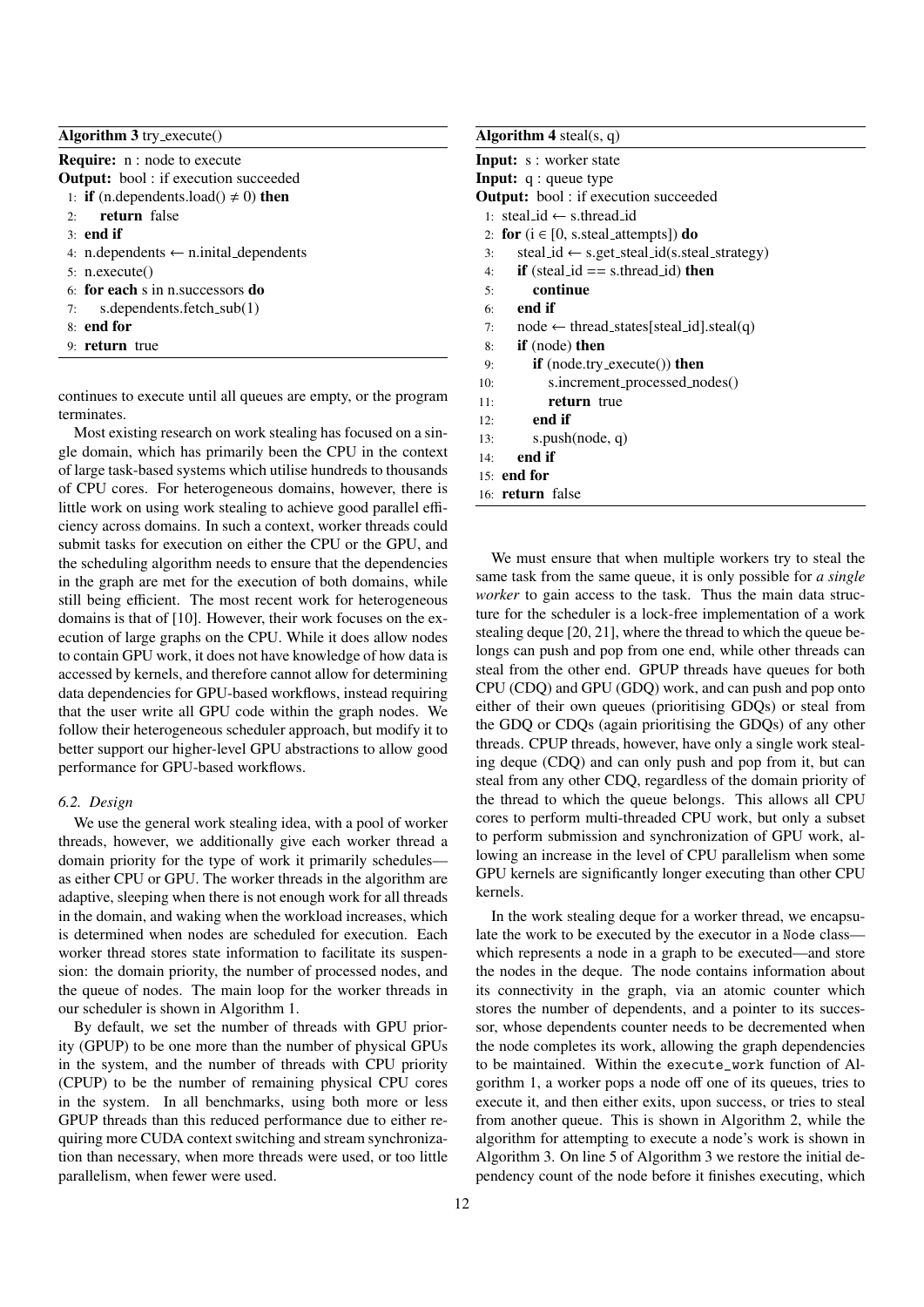<span id="page-12-1"></span>

| Name                    | AWS p3.2xlarge           | AWS p3.4xlarge   | AWS p3.8xlarge |  |
|-------------------------|--------------------------|------------------|----------------|--|
| OS                      | Centos 7                 |                  |                |  |
| <b>CPU</b>              | Intel Xeon $E$ 5-2686 v4 |                  |                |  |
| <b>CPU</b> Frequency    |                          | $2.3$ GHz        |                |  |
| GPU                     |                          | NVIDIA V100-SXM2 |                |  |
| <b>GPU</b> Architecture | Volta $(sm 7.0)$         |                  |                |  |
| <b>CUDA Cores</b>       | 5120                     |                  |                |  |
| <b>GPU</b> Frequency    | $1.53$ GHz               |                  |                |  |
| <b>GPU</b> Memory       | 16 GB per GPU            |                  |                |  |
| <b>CPU Cores</b>        | 8                        | 32               | 64             |  |
| Memory                  | 61 GB                    | 244 GB           | 488 GB         |  |
| <b>GPUs</b>             |                          | 4                | 8              |  |

Table 1: System configuration used to generate results.

facilitates the conditional execution within graphs as described in Section [5.3.6.](#page-8-4)

When a node fails to execute due to unmet dependencies, it is pushed back onto the queue of the worker which tried to execute it, which is cheap due to there being no contention with other threads for pushing and popping onto the one side of the work stealing deque. This allows other nodes to execute the node work if the dependencies are met while the node is stealing from other threads. When a node attempts to steal from other nodes, there are a number of strategies which can be used, and any number of attempts can be made before giving up and going back to a node's own queues. Three stealing strategies are: the random strategy which randomly chooses a queue from another thread, the round robin strategy which chooses a queue by increasing index starting from one more than the stealing thread's index, wrapping around, the topological strategy which chooses a queue based on the cache sharing properties of the thread, trying to choose queues from threads which share caches. Currently, we employ both the random and round robin strategies, however, we have seen that the performance of round robin is far superior to random stealing, likely due to the lower likelihood of two threads trying to steal from the same queue, leading to less contention. The stealing algorithm is shown in Algorithm [4.](#page-11-1)

For a node whose work needs to be executed on the GPU, it is important that the resulting graph is efficient, i.e. not introducing points where the GPU is unnecessarily idle because of over synchronization. Thus, when calling the CUDA API we use the asynchronous version of all memory related functions to ensure that threads are not blocked, and rely on atomic operations in the work stealing deque and node execution function to ensuring scheduling dependencies. Lastly, we introduce stream synchronization when a graph node requires that GPU work completes before executing the node. We use multiple streams per GPU for copy and compute to allow memory transfer and kernel execution to happen asynchronously where it is possible (for example concurrent\_padded\_access()), but place operations onto the same compute stream when it is not, since operations on the same stream are performed synchronously in the order in which they are submitted. This produces compact GPU pipelines, resulting in low overall overhead and good scaling performance, as illustrated in the results section.

<span id="page-12-2"></span>

| Size           | cuBLAS | <b>Kokkos</b> | Ripple | Ripple NBC |
|----------------|--------|---------------|--------|------------|
| 1 <sub>M</sub> | 0.0749 | 0.0421        | 0.0327 | 0.0291     |
| 10M            | 0.2316 | 0.2722        | 0.1704 | 0.1119     |
| 100M           | 1.5286 | 2.5773        | 1.5242 | 1.4622     |
| 200M           | 2.9785 | 5.1334        | 3.0356 | 2.9088     |
| 500M           | 7.3153 | 12.826        | 7.5261 | 7.2347     |
| 1 B            | 14.556 | 25.618        | 15.048 | 14.439     |

Table 2: Results of the SAXPY computation. The Ripple NBC column is the performance using Ripple without checking the boundary condition. All times are in milliseconds.

#### <span id="page-12-0"></span>7. Fine-grained Performance Evaluation

The performance tests in this section are all performed on a single GPU to allow a comparison against implementations of similar kernels using other frameworks or libraries designed for fine-grained parallelism, such as Kokkos [\[7\]](#page-17-6). The hardware configurations of the AWS compute nodes are shown in Table [1,](#page-12-1) where we use the p3.2xlarge node for single GPU tests, and all larger node types for the scaling tests in Section [8.](#page-14-0)

When implementing the kernels in Kokkos we follow the examples presented in [\[7\]](#page-17-6), as well as the examples in the Kokkos repository. The implementations of the kernel function objects and structs for Kokkos and Ripple are very similar, with the exception that for Ripple there is a template parameter for the layout kind for any struct which is used in a benchmark.

# *7.1. SAXPY*

The first benchmark is SAXPY which computes

$$
\mathbf{y} = a * \mathbf{x} + \mathbf{y}
$$

Its minimal computational requirements make it a good example for determining the overhead of the iterator functionality provided by Ripple. We compare the performance of Ripple against both cuBLAS [\[1\]](#page-17-0) and Kokkos, with the timings shown in Table [2.](#page-12-2) For 1 billion vector elements, Ripple takes 56% of the time taken by Kokkos, and 99.2% of that taken by cuBLAS.

Profiling indicates that Ripple has a small amount of overhead for the iterator abstractions, due to the checking of the validity of the iterator. The overhead is in the range of 3-4%, but this is for a simple kernel which loads data into registers, performs a single fused multiply-add (FMA), and loads the data back to global memory. This kernel uses a one dimensional iterator, so the boundary check is only performed once. For higher dimensional data spaces the overhead would be higher, since the validity of the iterator needs to be checked for each dimension. For workloads which are more computationally intensive, however, the overhead would be a smaller relative percentage.

### <span id="page-12-3"></span>*7.2. Particle Update in Three Dimensions*

This kernel computes

$$
\mathbf{x} = \mathbf{x} + \mathbf{v} \Delta t
$$

where **x** and **v** are the three-dimensional position and velocity for each particle. This benchmark is similar to the SAXPY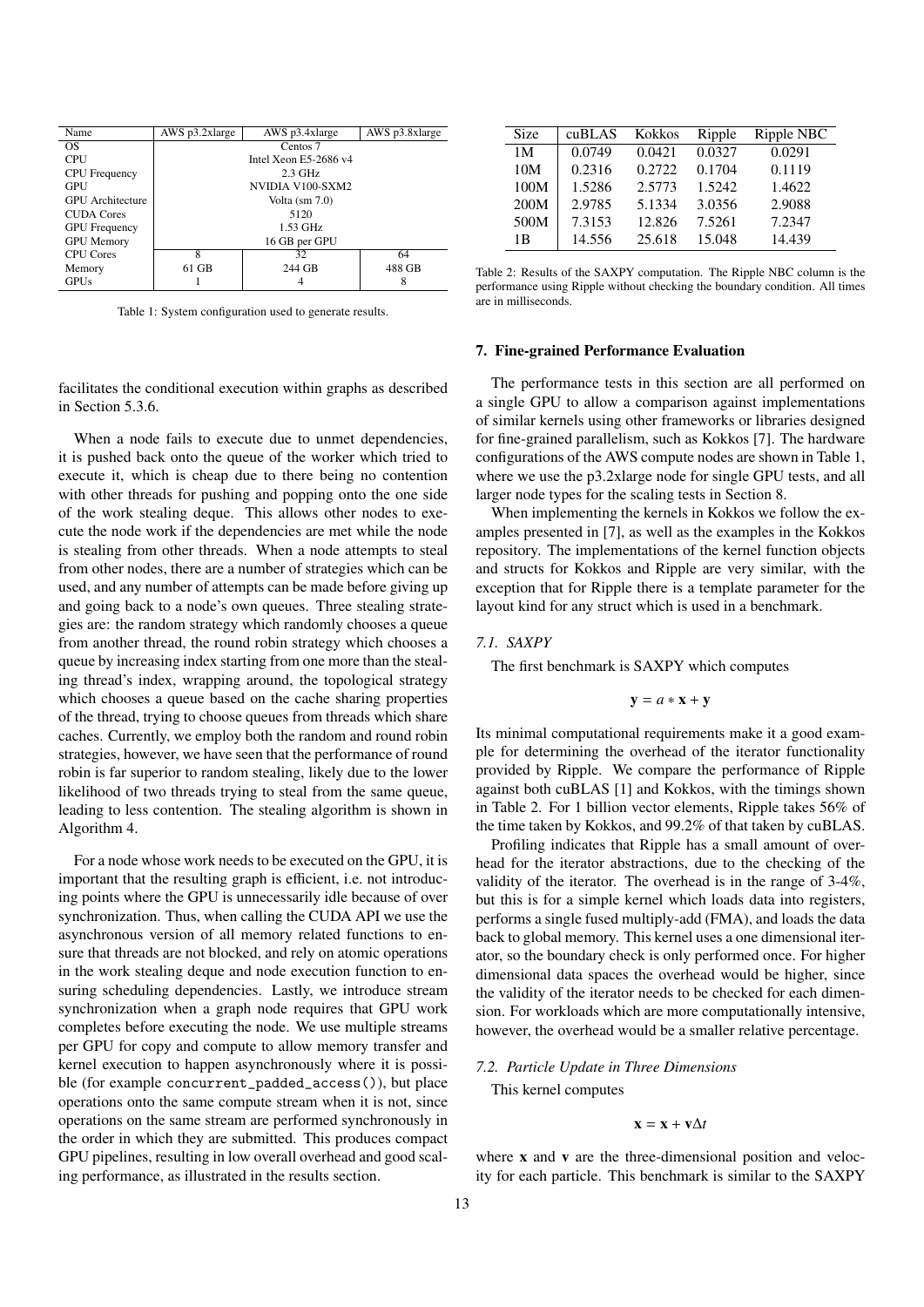<span id="page-13-0"></span>

| Size | Kokkos | Ripple(s) | Ripple(c) | Ripple (ss) | $Ripple$ (cs) |
|------|--------|-----------|-----------|-------------|---------------|
| 100k | 0.0255 | 0.0191    | 0.0259    | 0.0221      | 0.0379        |
| 1M   | 0.1444 | 0.1036    | 0.1620    | 0.1343      | 0.2381        |
| 10M  | 1.2743 | 0.8679    | 1.4472    | 1.1834      | 2.0507        |
| 20M  | 2.5612 | 1.7146    | 2.8487    | 2.3441      | 4.0743        |
| 40M  | 5.0522 | 3.4062    | 5.7184    | 4.6741      | 8.1453        |
| 80M  | 10.112 | 6.7914    | 11.452    | 9.3259      | 16.3081       |

Table 3: Results of the particle update kernel for a single update for the various layouts in Ripple and for Kokkos. All times are in milliseconds. s = strided layout,  $c =$  contiguous layout, ss = strided layout in shared memory,  $cs =$  contiguous layout in shared memory.

benchmark, but requires significantly more data, which better tests the memory access performance of Ripple. Additionally, the position and velocity data require vector data types with multiple components, which can either be stored contiguously or strided.

For a three-dimensional update, the position and velocity require 12 or 24 bytes each, for single and double precision, respectively. We define a Particle class similar to the State class shown in Listing [2,](#page-4-2) to hold the particle position and velocity and use an update(dt) method to update the position given ∆*t*. The results are shown in Table [3.](#page-13-0) This benchmark is memory bound, since for both the position and the velocity, each thread needs to read the six elements, perform an FMA to update the position for each dimension, and then write the results back to global memory. For contiguous data, coalesced access is not possible, so more than a single memory transaction is required per element in each vector. However, when the data is strided, only a single memory transaction is required per element so the memory access is coalesced for each element, which for this benchmark results in a 33% improvement over the contiguously laid out implementation in Kokkos, and a 40% improvement over the contiguous implementation in Ripple.

We also see that using shared memory is slower for this benchmark, due to the increase in the instruction count of the kernel. For compute architectures prior to Ampere (such as the Volta architecture used here), loading data into shared memory goes through the register file, both increasing register usage, which may reduce occupancy, as well as increasing the overall instruction count of the kernel. For a kernel with such a simple computation it is not necessary to use shared memory, since accessing data from global memory already puts the data into a register, so a load to and from shared memory reduces the performance. For the recent Ampere architecture, however, there is new functionality for copying data from global memory to shared memory asynchronously which bypasses the load into a register. This could improve performance of the shared memory results presented here. There is also more fine-grained control of the synchronization for this type of asynchronous data loading, which allows the compute cores to be utilised while waiting for the load to complete. We intend to investigate how to take advantage of this for our iterator abstractions.

#### *7.3. Flux Di*ff*erence in Two Dimensions*

This benchmark computes the flux difference across all faces in two dimensions. It is a typical stencil-type computation

<span id="page-13-1"></span>

| Size <sup>2</sup> | Kokkos | Ripple(s) | Ripple(c) | Ripple (ss) |
|-------------------|--------|-----------|-----------|-------------|
| 1k                | 0.2476 | 0.0757    | 0.1065    | 0.0921      |
| 2k                | 0.8259 | 0.2438    | 0.3614    | 0.2979      |
| 4k                | 3.2481 | 0.9101    | 1.3971    | 1.1425      |
| 8k                | 12.919 | 3.5533    | 5.5284    | 4.4941      |
| 16k               | 51.857 | 14.282    | 22.081    | 18.090      |
| 32k               | 215.56 | 59.028    | 86.756    | 74.797      |

Table 4: Results of a single computation of the flux difference in two dimensions for the various layouts in Ripple and for Kokkos. All times are in milliseconds.  $s =$  strided layout,  $c =$  contiguous layout,  $ss =$  strided layout in shared memory, cs = contiguous layout in shared memory.

which is used in finite volume and finite element methods. It has a larger computational component and also uses data from neighbouring cells in both dimensions. The memory access pattern is therefore more demanding than the previous benchmarks, and the kernel requires more registers for the computation. The kernel for the benchmark computes

$$
\mathbf{F} = \sum_{i}^{D} F_{i + \frac{1}{2}} - F_{i - \frac{1}{2}}
$$

where *D* is the number of dimensions,  $F_{i\pm\frac{1}{2}}$  is the flux at each face of the cell in the dimension *i*, which can be computed with any number of methods. We choose to use the FORCE method of Toro [\[22\]](#page-17-21). Each cell stores a State data type for the solution of the Euler equations, with components for density, energy, and the velocity in each dimension. The complexity of the computation comes from the significant number of multiplications of each of the components in the State, which are essentially vector multiplies. The computation of the flux for the state also needs to be computed in the FORCE method, which requires evaluating the pressure from the other state variables, resulting in many reads and writes to the state data variables. As this is a two-dimensional test, the FORCE evaluation must be performed for all four faces of each cell. Lastly, padding data must be added to the domain so that the FORCE method, which requires the data from neighbouring cells in the dimension being solved, computes valid results for the first and last cell in both dimensions. Despite the additional computational complexity, the effects of data layout are the same as in the previous benchmarks, with strided data giving significantly better performance. The results are shown in Table [4.](#page-13-1) We see that on a large problem Ripple with the strided layout is 3.65 times faster than Kokkos.

#### *7.4. Eikonal Equation Solution*

The previous benchmarks, while having increasing levels of computational complexity, were all memory bound. This benchmark is computationally bound. The Eikonal equation is a special case of the nonlinear Hamilton–Jacobi partial differential equations (PDEs), defined on a Cartesian grid with a scalar speed function as

$$
H(\mathbf{x}, \nabla \phi) = |\nabla \phi(\mathbf{x})|^2 - \frac{1}{f(\mathbf{x})^2} = 0
$$

where  $\phi(\mathbf{x})$  is a scalar field defined at each cell in the domain with location **x**, and  $f(x)$  the speed at the cell **x**. Uses of the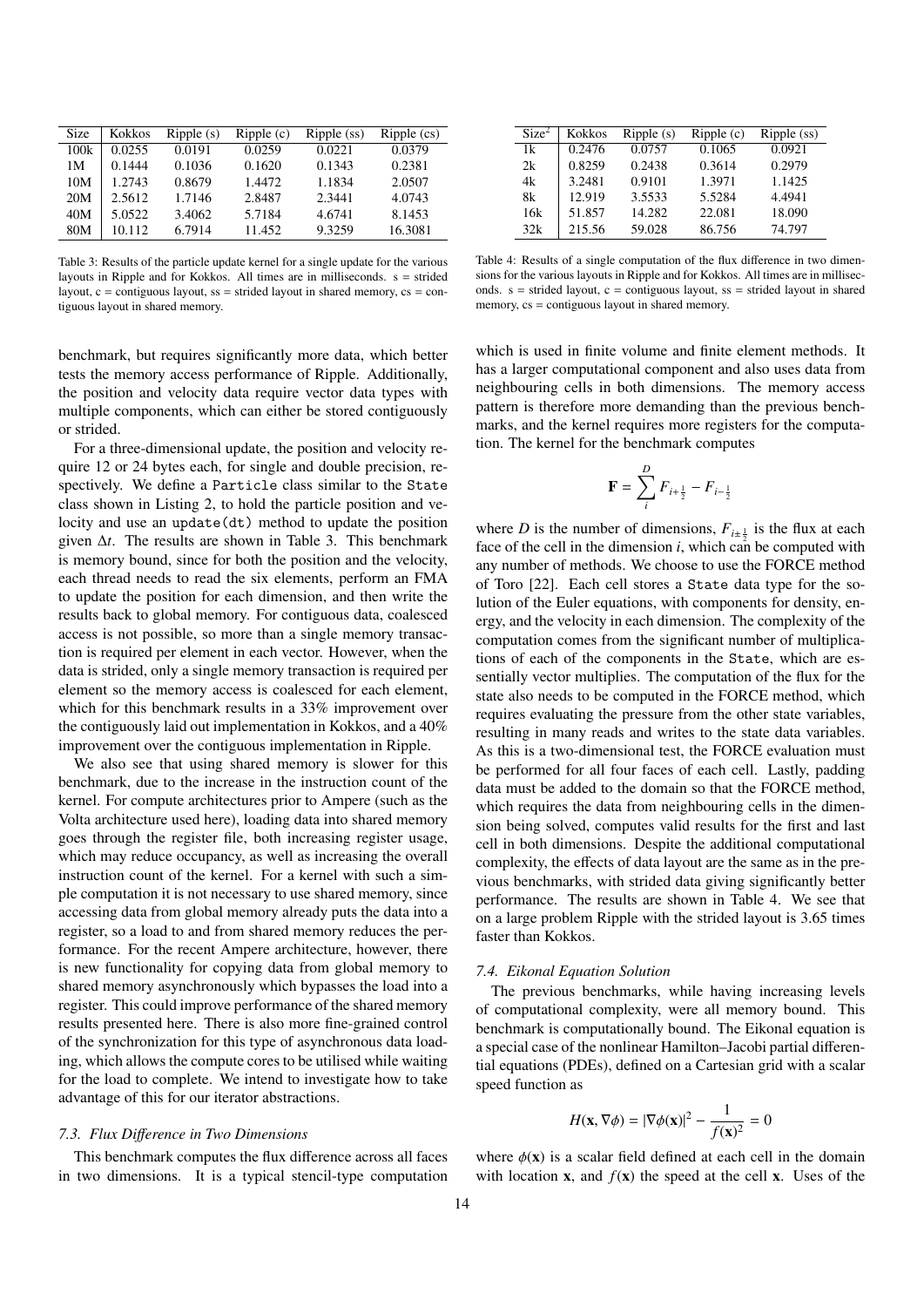<span id="page-14-1"></span>

| Size <sup>2</sup> | <b>Kokkos</b> | Ripple(s) | Ripple(c) | Ripple (ss) | Ripple (cs) |
|-------------------|---------------|-----------|-----------|-------------|-------------|
|                   | float,        | 5 cells   |           |             |             |
| 1k                | 0.0991        | 0.0712    | 0.1061    | 0.0592      | 0.0689      |
| 2k                | 0.3375        | 0.2294    | 0.3776    | 0.1835      | 0.2161      |
| 4k                | 1.2554        | 0.8720    | 1.4409    | 0.6788      | 0.8041      |
| 8k                | 5.1286        | 3.4141    | 5.7242    | 2.6383      | 3.1509      |
| 16k               | 20.501        | 13.537    | 22.735    | 10.524      | 12.550      |
|                   | double,       | 10 cells  |           |             |             |
| 1k                | 0.3150        | 0.1509    | 0.3235    | 0.1239      | 0.1756      |
| 2k                | 1.1978        | 0.5374    | 1.2181    | 0.4300      | 0.6341      |
| 4k                | 4.7241        | 2.0738    | 4.7533    | 1.6370      | 2.4578      |
| 8k                | 18.9335       | 8.1661    | 18.590    | 6.4601      | 9.7172      |
| 16k               | 76.112        | 32.405    | 73.924    | 25.632      | 38.812      |

Table 5: Results of the FIM solve for Ripple and for Kokkos. All times are in milliseconds.  $s =$  strided layout,  $c =$  contiguous layout,  $ss =$  strided layout in shared memory, cs = contiguous layout in shared memory.

solution of the Eikonal equation include reinitializing a levelset function and performing multi-dimensional extrapolation of data. For this benchmark we set  $f(\mathbf{x}) = 1$ , which is the case for reinitializing a signed-distance function.

The solution of the equation propagates information from source nodes throughout the domain—for example, for levelset reinitialization the source nodes would be the locations at which the levelset value is zero. Again, there are a number of methods which can be used to solve the Eikonal equation, such as The Fast Marching Method [\[23\]](#page-17-22), the Fast Sweeping Method [\[24\]](#page-17-23), [\[25\]](#page-17-24) and the Fast Iterative Method [\[26\]](#page-17-25) have been used for parallel implementations. We choose to use the Fast Iterative Method for this benchmark, and set a single source node at the centre of the domain. Varying the number of cells in the reinitialization band varies the computational expense of the problem, and we therefore perform the computation with different numbers of cells in the band around the source node, as well as for different levels of precision. The results are shown in Table [5.](#page-14-1) With strided layout in shared memory, Ripple is 1.95 times faster than Kokkos for 5 cells in single precision, and 2.97 times faster for 10 cells in double precision.

Using shared memory gives up to 30% improvement in performance compared to global when using strided data, while compared to contiguous data the strided shared memory improvement is closer to 90%. This difference comes from the fact that the computational component of the results contributes essentially the same time when using shared memory, regardless of data layout, however, the transfer between global and shared memory is significantly faster for strided data, as shown previously. The combination of strided data layout and shared memory gives a speedup of 2.2x and 2.88x when compared to non-shared contiguous data for float and double precision, respectively. When CUDA experience is limited, contiguous, non-shared data would typically be used, and given that the changes required by Ripple compared to such an implementation are only a few lines of code, the performance increase is significant.

<span id="page-14-2"></span>

| Tensor $\text{State}$ , 2> in({1, 4}, padding, sizex, sizey);<br>Tensor <state, 2=""> out({1, 4}, padding, sizex, sizey);</state,> |
|------------------------------------------------------------------------------------------------------------------------------------|
| Tensor <double, <math="">2&gt; wavespeeds<math>(\{1, 4\}, \{size, size\})</math>;</double,>                                        |
| ReductionResult <double> max_wavespeed;</double>                                                                                   |
|                                                                                                                                    |
| Graph solve_graph;                                                                                                                 |
| solve_graph                                                                                                                        |
| .split(set_wavespeeds, in, wavespeeds)                                                                                             |
| .then_reduce(wavespeeds, max_wavespeed, MaxReducer)                                                                                |
| .then (set_dt, max_wavespeed)                                                                                                      |
| $.$ then_split(set_boundary, in)                                                                                                   |
| .then_split(                                                                                                                       |
| update_state_x, concurrent_padded_access(in), out)                                                                                 |
| .then_split(set_boundary, out)                                                                                                     |
| then_split(                                                                                                                        |
| update_state_y, concurrent_padded_access(out), in)                                                                                 |
| $.$ then $(swap_in_out, in, out);$                                                                                                 |

Listing 12 Simplified Euler solver graph creation.

### <span id="page-14-0"></span>8. Scaling Performance

Ideally, performance of Ripple would scale linearly with an increase in computational resources, however, with multiple GPUs additional data transfer is required which introduces synchronization points, reducing the effectiveness of the parallelism. The benchmarks in this section are designed to determine the effectiveness of the framework to hide these costs. As a benchmark, we choose a solver for the 2D Euler equations since it requires many of the features of the framework described previously and will form the basis of a future application paper.

The specific problem we choose is a Mach 3.81 shock wave impacting a low density air bubble. This is a problem often used to validate a solver in computational fluid dynamics, so provides a good example of how Ripple can be used to simplify the implementation of a real-world problem. A high-level example of the code used to construct the graph which represents the Euler solver is shown in Listing [12,](#page-14-2) while the initial conditions of the problem are shown in Figure [11.](#page-15-1) For all benchmarks we run the simulation for 1000 time steps.

We also provide the efficiency of Ripple for both the strong and weak scaling cases, which quantify the percentage overhead that is added for each configuration. For weak scaling, the efficiency is computed as

Weak Scaling Efficiency(
$$
\%
$$
) =  $\frac{t_1}{t_N} * 100$ 

and for strong scaling as

Strong Scaling Efficiency(
$$
\%
$$
) =  $\frac{t_1}{N * t_N} * 100$ 

where for both cases,  $t_1$  is the execution time for a single GPU, *N* is the number of GPUs, and *t<sup>N</sup>* is the execution time for *N* GPUs.

### *8.1. Weak Scaling*

We assign each GPU a partition of the domain, defined by splitting the domain in the *y* dimension. Each GPU requires padding data in the *y* dimension from either its neighbour(s) or the domain boundary, as well as padding data in the *x* dimension for the domain boundary data. We increase the problem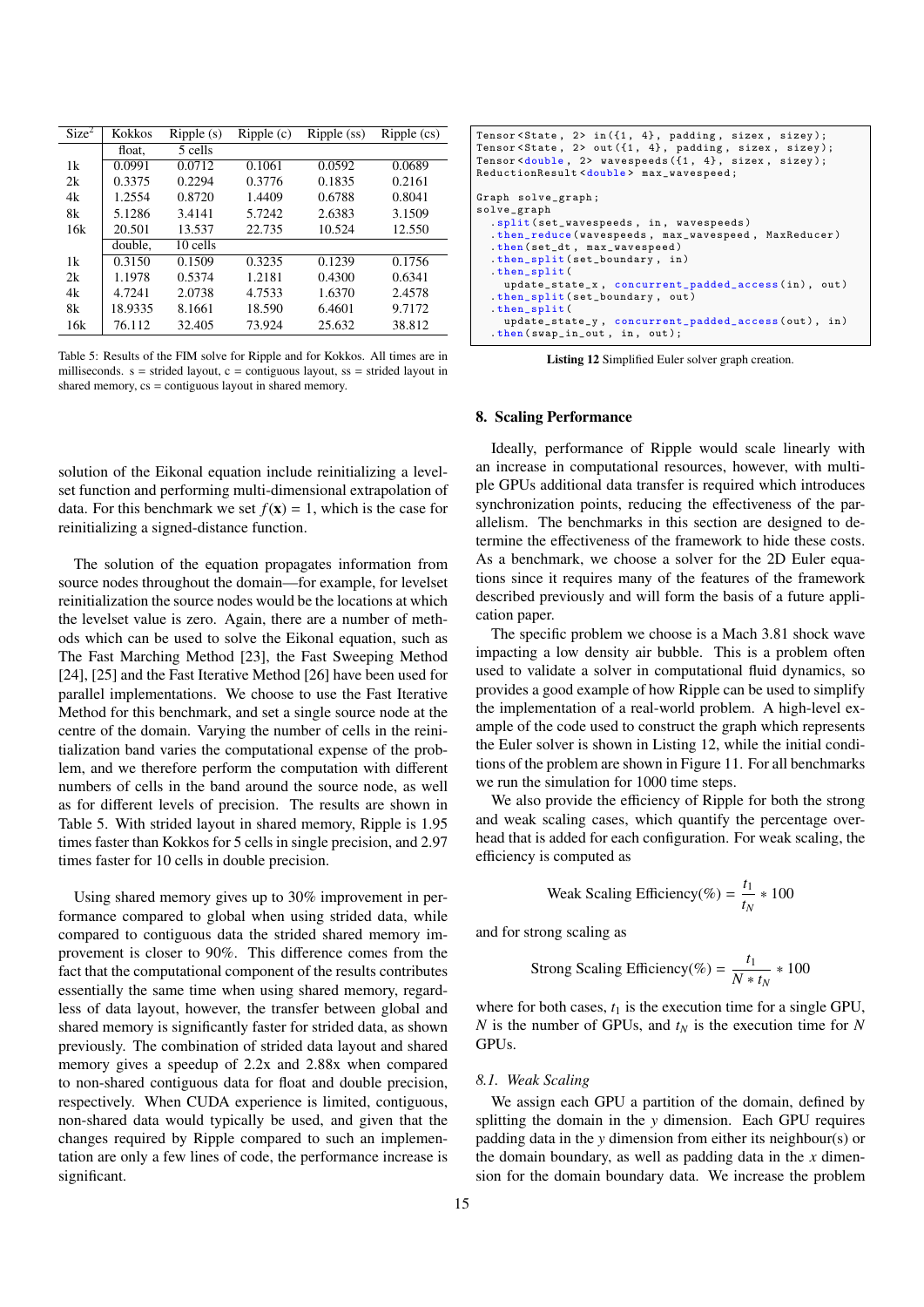<span id="page-15-1"></span>

Figure 11: Initial conditions for the 2D shock bubble problem.

size in both the *x* and *y* dimensions when increasing the number of GPUs such that the problem configuration is the same relative to the domain. When more GPUs are used, the overall problem size increases, however, each GPU always has the same number of cells assigned to it, which to we set to 6.4 million. The results are shown in Figure [13a,](#page-16-1) with the efficiency shown in Figure [12.](#page-15-2) Ripple performs well in the weak scaling benchmarks, introducing only a small amount of overhead and allowing a very similar computation time for a single GPU compared to 8 GPUs, as the problem size scales.

### *8.2. Strong Scaling*

Again we assign each GPU a partition of the domain and split along the *y* dimension. For this benchmark we keep the problem size fixed and use two problem sizes at resolutions of 6400 by 4000 cells (small), for a total of 25.6 million cells, and 9600 by 6000 cells (large), for a total of 57.6 million cells. Adding GPUs thus decreases the number of cells on which each GPU performs computation. For perfect scaling we would expect an increase in speedup which is linear in the number of GPUs. However, since as the number of GPUs increases the relative cost of the overhead for data transfer, synchronization, and contention in the work stealing algorithm also increases, linear scaling is not practically achievable.

The results are shown in Figure [13b,](#page-16-1) with the efficiency shown in Figure [12.](#page-15-2) We achieve an increase of 6.92x for 8 GPUs at an efficiency of 87.5% for the small problem, and 7.32x at an efficiency of 91.5% for the large problem. We see that for the small problem, the cost of the overhead is high due to the small problem size, while for the larger problem the overhead is minimal since each GPU still has enough work to better hide communication costs. A significant portion of this reduction comes from the NUMA configuration of the node. When the GPUs are connected via NVLINK, the padding data transfers can be performed directly between the GPUs without going through the CPU (which is the default for Ripple when possible). However, when the GPUs are split across two sockets, with 4 GPUs per socket, and half the CPU cores on each socket, there is cross socket communication between the CPUs and GPUs. While the costs of communication between sockets

<span id="page-15-2"></span>

Figure 12: Scaling efficiency of Ripple for strong and weak scaling for a 2D Euler solver.

is minimal, it is still present, particularly in the work stealing algorithm which may steal tasks resulting in a CPU core submitting work to a GPU which is located on a different socket. These effects can be seen in all the scaling results, particularly in Figure [12](#page-15-2) where the scaling between 1-4 and 5-8 GPUs have similar gradients, with a significantly larger decrease in efficiency coming from the increase from 4 to 5 GPUs. These results warrant further work into the effects of topological based algorithms for work stealing, which may reduce these effects.

### <span id="page-15-0"></span>9. Limitations & Future Work

The main limitation of our library is the neighbouring region for which data can be accessed. It is only possible to access data which is on the same device as the data to which an iterator points. Therefore, if a domain is partitioned in two, one half of the domain cannot access data from the other half. However, this is true of any application which uses multiple devices, and the data would have to be sorted so that any elements which need to access each other are on the same device. Future work would add support for manipulation of the tensor data type to provide support for these kinds of use cases.

Currently, while very close to providing a unified interface for kernels which can be executed on both the CPU and the GPU, Ripple has some limitations in this area. The first is in kernels which require synchronization of threads on the GPU, through \_\_syncthreads(), or our abstraction ripple::syncthreads(). On the CPU, this would require that a thread executes part of a function until the syncthreads call, saves the state for the thread, does the same for all other threads, and then resumes back at the first thread after restoring the state. This is challenging in  $C++$ ; however, with the recent introduction of coroutines, it is possible to suspend a function which can later be resumed, and one area of future work is to provide this support so that there is a unified interface for both the CPU and the GPU. This would also be a starting point for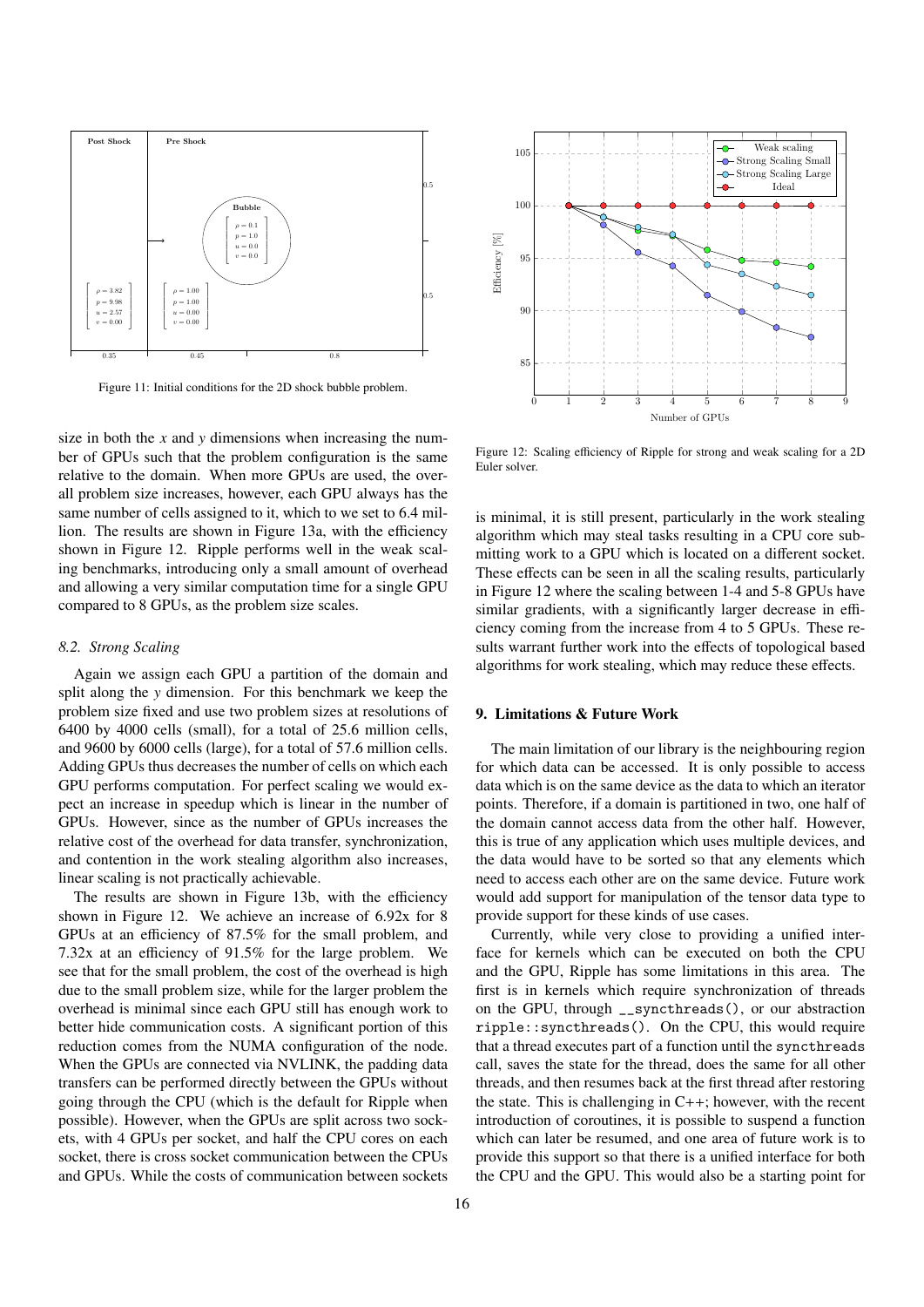<span id="page-16-1"></span>

Figure 13: Scaling results for Ripple for a 2D Euler solver on a shock bubble problem.

allowing kernels which can be split across GPUs and CPUs, executing simultaneously, when a sufficient number of CPU cores are present.

As mentioned in Section [7.2,](#page-12-3) NVIDIA's latest Ampere architecture allows for asynchronous data transfer between global and shared memory, with a more fine-grained synchronization model. We intend to use this to improve the performance of our library for shared memory, specifically to reduce the overhead of checking the validity of the iterators.

Improving the functionality of the allocators and the ability to create hierarchical tensor structures is another area of future work. Many applications have regions of interest within a domain which are distributed sparsely within the global computational domain, requiring adaptive, hierarchical data structures. For optimal performance on the GPU, we have shown that memory access patterns play a large role, and thus it would be ideal to allow the same access patterns but have adaptive resolution. Our tensor data structure and iterator abstractions could be extended to provide such functionality for other data types such as k-d trees, octrees, adaptive meshes, and bounding volume hierarchies, for example.

Lastly, our library is designed for single nodes with multiple GPUs and CPUs. While modern compute nodes allow for many GPUs and hundreds of CPU cores with hundreds of GB of RAM for both the CPU and GPU, some problems require still larger computational resources, and thus we could extend our library to allow for computation across any number of nodes.

# <span id="page-16-0"></span>10. Conclusion

We have presented the abstractions and details of our library, Ripple. Our main contributions are the ability for user-defined types to have polymorphic layouts to achieve the best possible performance on GPU accelerators, a multi-dimensional tensor

data type and iterator classes over the multi-dimensional space, a graph interface for specifying the structure of a computation, and an efficient scheduler for execution of the computational graph. Lastly, our interface allows computations to scale across all accelerators on a node, allowing high-performance computations over very large domains to be implemented with minimal programmer effort.

We have used micro benchmarks to illustrate the effectiveness of data layout polymorphism as well as the importance of utilising different physical memory spaces available in GPU accelerators. We also show how all these options are problem dependent, and that our library exposes these through simple interfaces which allow for rapid testing of the different possible configurations.

Results have been presented for strong and weak scaling cases to illustrate the effectiveness of our library on real world problems, as well as to evaluate the overhead of the abstractions provided by the library and its performance to existing frameworks. For weak scaling we achieve around 95% for 8 GPUs, while for strong scaling we achieve performance scaling of between 6.9 and 7.3x for 8 GPUs, for a common problem from computational fluid dynamics.

Ripple is under constant development and we plan to further investigate additional data structures, scheduling algorithms, and allowing our tensor data type to increase resolution in sub-regions, dynamically, for applications where computation is concentrated in certain regions. We also intend to extend the CPU interface to allow CUDA constructs such as \_\_syncthreads() to work in both computational spaces, and lastly to scale to multiple nodes to allow even larger problems with minimal knowledge of parallel and distributed systems.